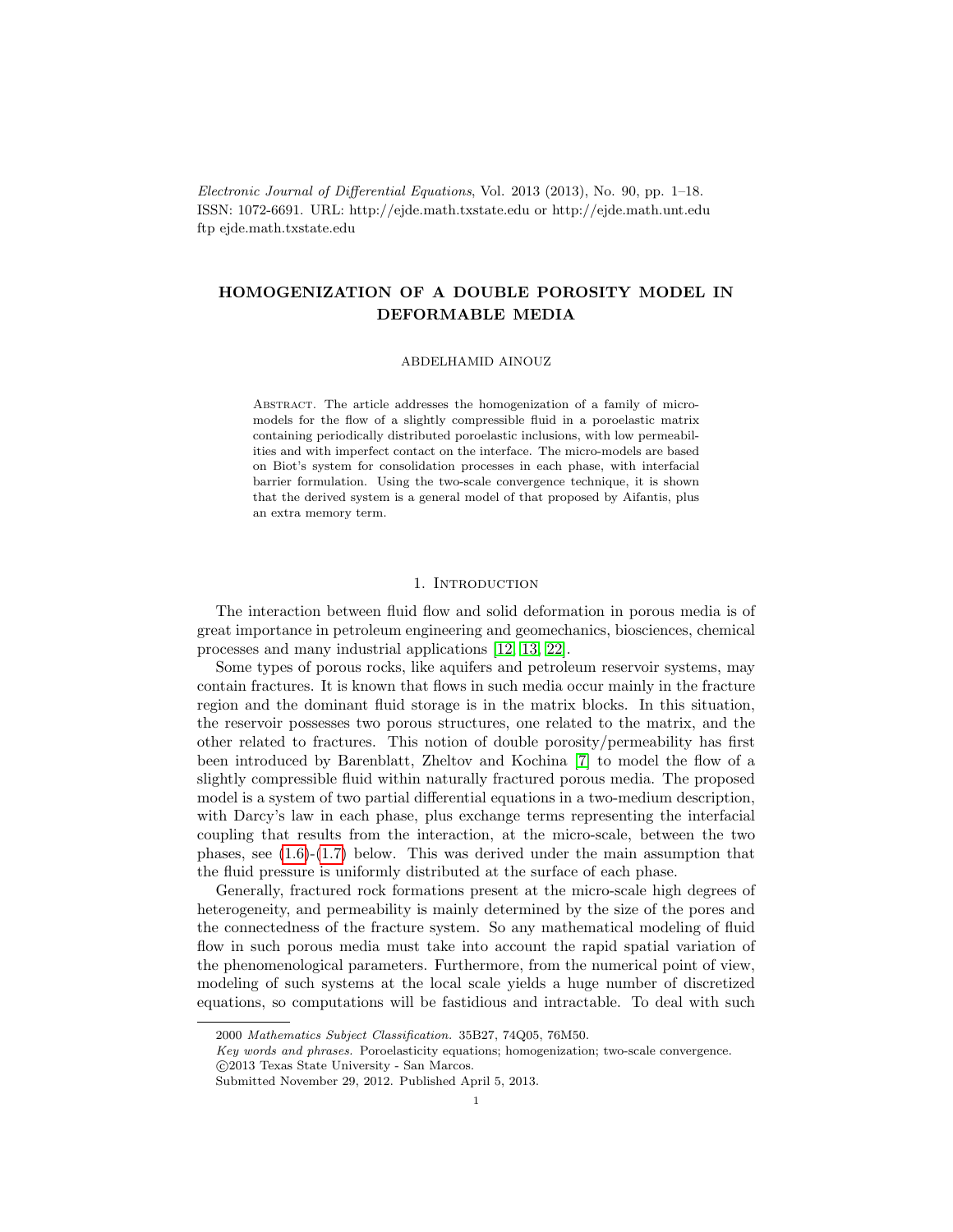highly heterogeneous domains, the idea is to replace the medium by an effective one. Homogenization techniques, like the two-scale convergence method, have been used to rigorously derive an effective double-porosity model for the Barenblatt, Zheltov and Kochina (BZK) system, see for instance H. Ene and D. Polisevski [\[15\]](#page-16-3). However, this model does not take into account the elastic behavior of the solid. In fact, a rise in pore pressure of the fluid produces a dilation of the solid mass. On the other hand, compression of the medium will increase pore pressure. This coupled pressure-deformation was first introduced by Terzaghi [\[21\]](#page-17-1) in the onedimensional setting and gave the first soil consolidation problem for a homogeneous elastic porous medium. Later, M. A. Biot [\[9\]](#page-16-4) has developed in the multidimensional setting a linear theoretical analysis for the behavior of a fluid saturated poroelastic medium. The model was based on macroscopic description of the phenomenological and physical quantities where the representative volume element is described as the superposition of a particle of fluid and a particle of solid. Assuming that microstructures are periodically distributed and that the pore scale is very small compared to the macroscopic scale, a two-scale asymptotic expansion technique can be used to rigorously justify the Biot model. The microscopic models are based on the linear elasticity equations in the skeleton and on the Stokes equations in the fluid with appropriate transmission conditions. For more details, we refer the reader to the earlier work by Auriault and Sanchez-Palencia [\[6\]](#page-16-5).

Because of the coupling between the deformation and fluid pressure in double porosity rocks, which must be understood in order to predict reservoir or aquifer behavior, the concept of double porosity has been developed by Aifantis [\[1\]](#page-16-6) to model oil flow in porous elastic rocks. More precisely, Aifantis gave a phenomenological model for flow of a weakly compressible fluid in a complex and heterogeneous medium where a system of partial differential equations is given and generalizes Biot's consolidation model by taking into account the basic physics of flow through fractured media with interscale couplings. The proposed model reads as follows:

<span id="page-1-3"></span><span id="page-1-2"></span>
$$
-\mu \Delta \mathbf{u} - (\lambda + \mu) \nabla (\text{div } \mathbf{u}) + \alpha_1 \nabla p_1 + \alpha_2 \nabla p_2 = \mathbf{f},
$$
\n(1.1)

$$
c_1 \partial_t p_1 + \alpha_1 \operatorname{div}(\partial_t \mathbf{u}) - K_1 \Delta p_1 + g(p_1 - p_2) = h_1,\tag{1.2}
$$

$$
c_1 \partial_t p_2 + \alpha_2 \operatorname{div}(\partial_t \mathbf{u}) - K_2 \Delta p_2 - g(p_1 - p_2) = h_2 \tag{1.3}
$$

where u is the displacement of the medium;  $\lambda$  and  $\mu$  are the dilation and shear moduli of elasticity, respectively;  $p_i$  is the pressure of the fluid in phase (*i*);  $c_i$ the compressibility,  $K_i$  the permeability and  $\alpha_i$  the Biot-Willis parameters [\[10\]](#page-16-7). We note that if we let the volume of fissures shrink to zero so that  $c_2, \alpha_2, K_2, g$ become negligible then the system  $(1.1)-(1.3)$  $(1.1)-(1.3)$  reduces to the classical Biot system with single porosity [\[9\]](#page-16-4):

$$
-\mu \Delta \mathbf{u} - (\lambda + \mu) \nabla (\text{div } \mathbf{u}) + \alpha_1 \nabla p_1 = \mathbf{f},
$$
\n(1.4)

<span id="page-1-5"></span><span id="page-1-4"></span>
$$
c_1 \partial_t p_1 + \alpha_1 \operatorname{div}(\partial_t \mathbf{u}) - K_1 \Delta p_1 = h_1. \tag{1.5}
$$

On the other hand, by neglecting the deformation effects  $\lambda$ ,  $\mu$  and  $\alpha_i$  the system  $(1.1)-(1.3)$  $(1.1)-(1.3)$  $(1.1)-(1.3)$  reduces to the BZK model [\[7\]](#page-16-2):

<span id="page-1-0"></span>
$$
c_1 \partial_t p_1 - K_1 \Delta p_1 + g(p_1 - p_2) = h_1,\tag{1.6}
$$

<span id="page-1-1"></span>
$$
c_2 \partial_t p_2 - K_2 \Delta p_2 - g(p_1 - p_2) = h_2 \tag{1.7}
$$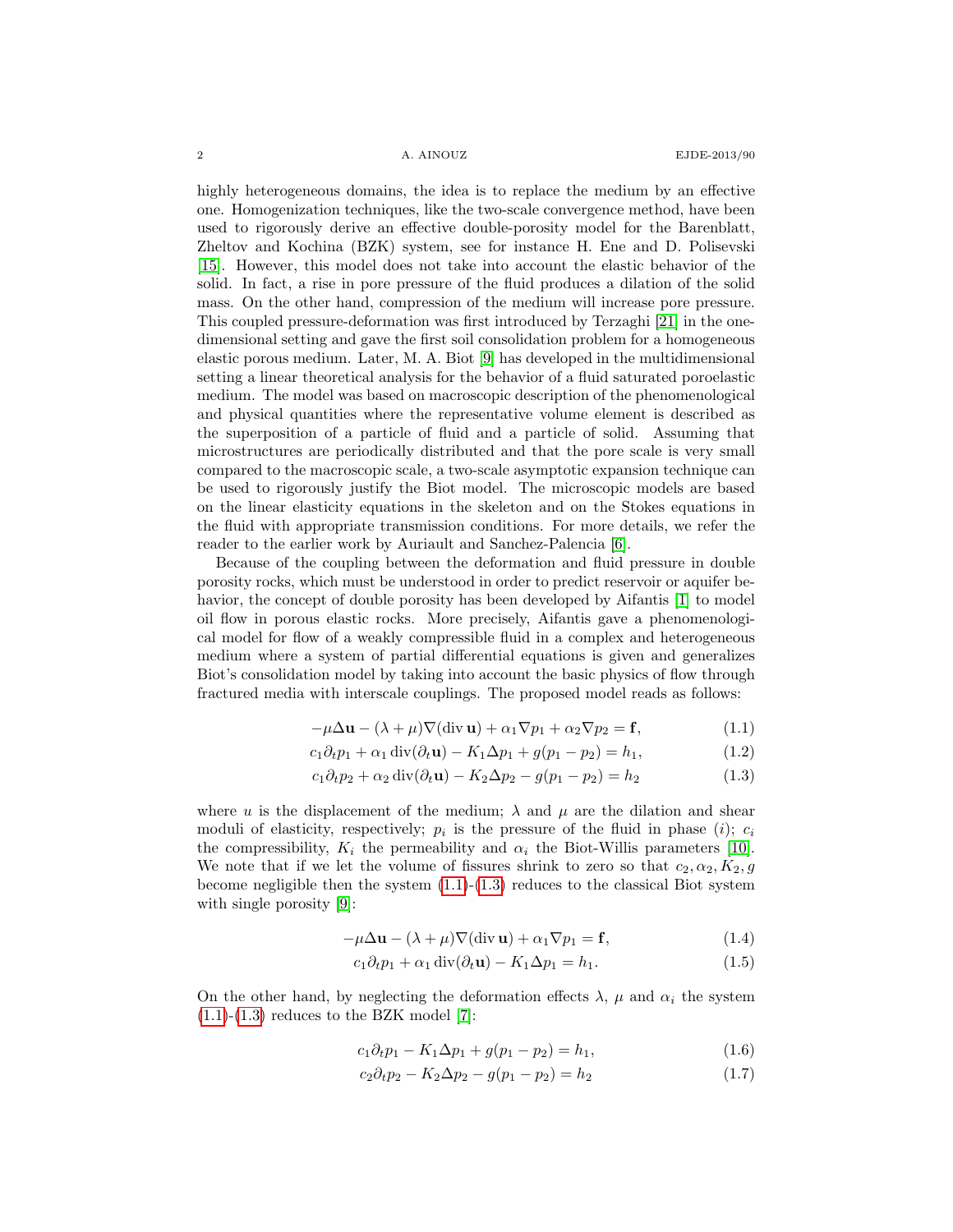Aifantis' theory of consolidation with the concept of double porosity unify then the proposed models  $(1.4)-(1.5)$  $(1.4)-(1.5)$  of Biot for consolidation of deformable porous media with single porosity and  $(1.6)-(1.7)$  $(1.6)-(1.7)$  of BZK model for fluid flow through undeformable porous media with double porosity. Note also that a mathematical justification of the Aifantis model has been established in [\[2\]](#page-16-8). More precisely, it is considered micro-models with periodically distributed poroelastic inclusions, embedded in an extra poroelastic matrix, with imperfect contact on the interface. The micro-model is based on Biot's system for consolidation processes with interfacial barrier formulation. The macro-model is then derived by means of the two-scale convergence technique and it reads as follows:

<span id="page-2-1"></span><span id="page-2-0"></span>
$$
-\operatorname{div}\sigma(\mathbf{u}) + \alpha_1 \nabla p_1 + \alpha_2 \nabla p_2 = \mathbf{f},\tag{1.8}
$$

$$
\partial_t(\tilde{c}_1 p_1 + \beta_1 : e(\mathbf{u})) - \text{div}(K_1 \nabla p_1) + \tilde{g}(p_1 - p_2) = h_1 \tag{1.9}
$$

$$
\partial_t(\tilde{c}_2p_2 + \beta_2 : e(\mathbf{u})) - \operatorname{div}(K_2 \nabla p_2) - \tilde{g}(p_1 - p_2) = h_2 \tag{1.10}
$$

where  $\sigma$ ,  $\alpha_i$ ,  $\beta_i$  and  $K_i$  are some effective tensors,  $i = 1, 2$ . See [\[2\]](#page-16-8) for more details. It is then worth pointing out that the Aifantis model  $(1.1)-(1.3)$  $(1.1)-(1.3)$  can be seen as a special case of the homogenized model [\(1.8\)](#page-2-0)-[\(1.10\)](#page-2-1) ( $\beta_i = \alpha_i = \gamma_i I_3$ ,  $\gamma_i$  being a scalar and  $I_3$  the identity matrix).

In this paper, we consider a family of microscopic models for the fluid flow in a periodic poroelastic medium made of two constituents : the matrix and the inclusions, where the material properties change rapidly on a small scale characterized by a parameter  $\varepsilon$  representing the periodicity of the medium. We shall make the essential assumption that these inclusions have sizes large enough compared with the sizes of pores so that it makes sense to consider these media as poroelastic materials.

An interesting question is to investigate the limiting behavior of such media when the flow in the inclusions presents very high frequency spatial variations as a result of a relatively very low permeability when comparing to the matrix permeability, since pore flow velocities in the porous matrix can be high compared to movement through the interconnected pore spaces in the inclusions. The main difference here from [\[2\]](#page-16-8) is that the coefficients are scaled analogously to Arbogast et al [\[5\]](#page-16-9). This leads especially to re-scale the flow potential in the inclusions by  $\varepsilon^2$ . The main objective of this paper is to derive a general model from the point of view of homogenization theory. It will be seen that the macro-model is in some sense the limit of a family of periodic micro-models in which the size of the periodicity approach zero. It is shown that the overall behavior of fluid flow in such heterogeneous media with low permeability at the micro-scale may present memory terms. It is also shown that in such anisotropic media, with different coupling interaction properties in different directions, the Biot-Willis parameters are, as in [\[2\]](#page-16-8), matrices and no longer scalars, as it is usually considered in the poroelasticity literature, since it is assumed there that the medium is homogeneous and isotropic.

The paper is organized as follows. In the next section [2,](#page-3-0) we give the geometrical setting, the family of the periodic micro-models, and state the main result of the paper. Section [3](#page-9-0) is devoted to the proof of the main result with the help of the two-scale convergence technique. We conclude this paper with some remarks.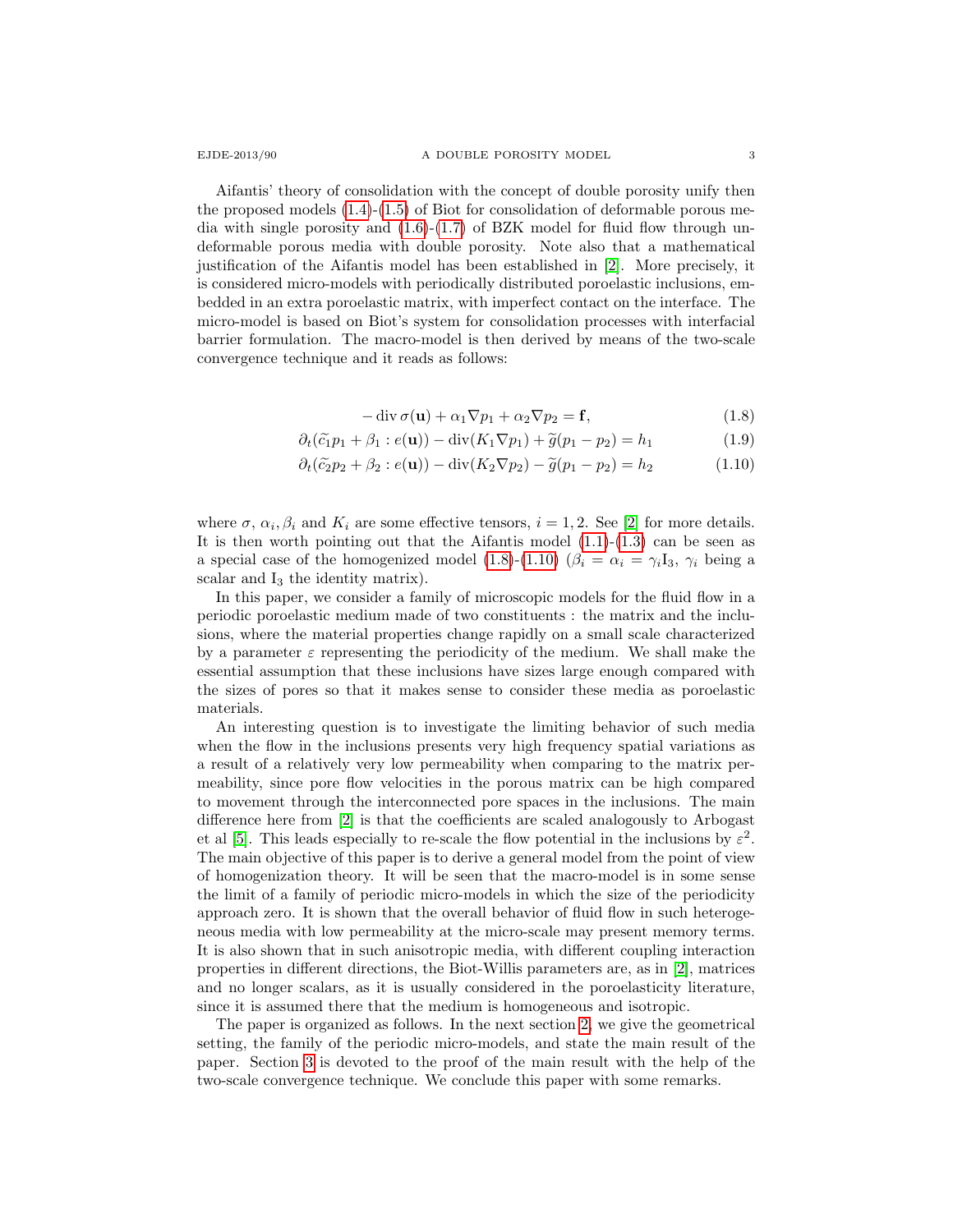## 2. Setting of the micro-model and main result

<span id="page-3-0"></span>The aim of this section is to provide a detailed set up of the studied microstructure problem, introduce some necessary notations, basic mathematical tools as well as the notion of two-scale convergence, auxiliary problems, and then formulate the main result of the paper.

We consider  $\Omega$  a bounded and smooth domain in  $\mathbb{R}^3$ ,  $\varepsilon > 0$  a sufficiently small parameter  $(\varepsilon \ll 1)$  and  $Y = ]0,1[^3$  the generic cell of periodicity. We assume that Y is divided as  $Y = Y_1 \cup Y_2 \cup \Gamma$  where  $Y_1, Y_2$  are two connected open subsets of Y and  $\Gamma$  is a smooth surface that separates them. They are such that

$$
\overline{Y_2} \subset Y, \quad Y_1 \cap Y_2 = \emptyset, \quad \Gamma = \overline{Y_1} \cap \overline{Y_2} = \partial Y_2, \quad \partial Y_1 = \Gamma \cup \partial Y.
$$

We denote  $\mathbf{n} = (n_i)_{1 \leq i \leq 3}$  the unit normal vector on  $\partial Y_1$  pointing outward with respect to  $Y_1$ . Let  $\chi_1, \chi_2$  denote respectively the characteristic function of  $Y_1, Y_2$ extended by Y -periodicity to  $\mathbb{R}^3$ . Denote for  $x \in \Omega$ ,  $\chi_i^{\varepsilon}(x) = \chi_i(x/\varepsilon)$  and set

$$
\Omega_i^\varepsilon=\{x\in\Omega:\chi_i^\varepsilon(x)=1\}\quad\text{and}\quad \Gamma^\varepsilon=\overline{\Omega_1^\varepsilon}\cap\overline{\Omega_2^\varepsilon}.
$$

Let  $Z_i = \bigcup_{e \in \mathbb{Z}^3}(Y_i + e), i = 1, 2$ . As in [\[3\]](#page-16-10), we shall assume that the subset  $Z_1$  is smooth and connected open subset of  $\mathbb{R}^3$ .

With the above assumptions, the material occupying the domain  $\Omega_2^{\varepsilon}$  is then embedded in the material occupying  $\Omega_1^{\varepsilon}$ , and the interface  $\Gamma^{\varepsilon}$  is the boundary of  $\Omega_2^{\varepsilon}$ . We observe that the boundary of  $\Omega_1^{\varepsilon}$  consists of two parts the outer boundary  $\partial\Omega$  and Γ<sup>ε</sup>. Usually, the region  $\Omega_1^{\varepsilon}$  is referred to as the matrix while the region  $\Omega_2^{\varepsilon}$ is the inclusions. Note that no connectedness assumption is made on the material part  $\Omega_2^{\varepsilon}$ .

Let  $T > 0$  and  $t \in [0, T]$  denote the time variable. We set the space-time domains  $Q = (0, T) \times \Omega$ ,  $\Sigma = (0, T) \times \Gamma$ ,  $Q_i^{\varepsilon} = (0, T) \times \Omega_i^{\varepsilon}$ , and  $\Sigma^{\varepsilon} = (0, T) \times \Gamma^{\varepsilon}$ .

Let us assume that each phase  $(\Omega_1^{\varepsilon}, \Omega_2^{\varepsilon})$  is occupied by a porous and deformable material through which a slightly compressible and viscous fluid flow diffuses. Let  $\mathbf{u}_i^{\varepsilon}$  denote the displacement of the medium  $\Omega_i^{\varepsilon}$ ,  $i = 1, 2$ . The equation of motion in  $\Omega_1^{\varepsilon} \cup \Omega_2^{\varepsilon}$  is given by

$$
-\operatorname{div}\sigma_1^{\varepsilon} = \mathbf{f}_1, \quad \text{in } \Omega_1^{\varepsilon}, \tag{2.1}
$$

<span id="page-3-3"></span><span id="page-3-2"></span>
$$
-\operatorname{div}\sigma_2^{\varepsilon} = \mathbf{f}_2, \quad \text{in } \Omega_2^{\varepsilon} \tag{2.2}
$$

where  $\sigma_i^{\varepsilon}$  is the stress tensor which satisfies a constitutive equation of linear poroelasticity of the form [\[12\]](#page-16-0):

<span id="page-3-5"></span><span id="page-3-4"></span><span id="page-3-1"></span>
$$
\sigma_i^{\varepsilon} = \mathbb{A}_i^{\varepsilon} \mathbf{e}(\mathbf{u}_1^{\varepsilon}) - \alpha_i^{\varepsilon} p_i^{\varepsilon} \mathbf{I}_3, \quad \text{in } \Omega_i^{\varepsilon}
$$
\n(2.3)

and  $f_i \in L^2(\Omega)^3$  is the volume distributed force in the corresponding medium,  $i = 1, 2$ . It is assumed that  $f_i$  is independent of  $\varepsilon$ . In [\(2.3\)](#page-3-1),  $\mathbb{A}_1^{\varepsilon}$  and  $\mathbb{A}_2^{\varepsilon}$  are fourth rank elasticity tensors,  $e(\cdot)$  is the linearized strain tensor,  $I_3$  is the identity matrix,  $p_i^{\varepsilon}$  is the pressure and  $\alpha_i^{\varepsilon}$  is the Biot-Willis parameter in the poroelastic material  $\Omega_i^{\varepsilon}$  [\[10\]](#page-16-7).

Let  $c_1^{\varepsilon}$  (resp.  $c_2^{\varepsilon}$ ) and  $K_1^{\varepsilon}$  (resp.  $K_2^{\varepsilon}$ ) denote respectively the porosity and the permeability of the medium  $\Omega_1^{\varepsilon}$  (resp.  $\Omega_2^{\varepsilon}$ ). The equation for mass conservation in each phase reads as follows:

$$
\partial_t (c_1^{\varepsilon} p_1^{\varepsilon} + \alpha_1^{\varepsilon} \operatorname{div} \mathbf{u}_1^{\varepsilon}) - \operatorname{div} (K_1^{\varepsilon} \nabla p_1^{\varepsilon}) = 0 \quad \text{in } \Omega_1^{\varepsilon}, \tag{2.4}
$$

$$
\partial_t (c_2^{\varepsilon} p_2^{\varepsilon} + \alpha_2^{\varepsilon} \operatorname{div} \mathbf{u}_2^{\varepsilon}) - \operatorname{div} (K_2^{\varepsilon} \nabla p_2^{\varepsilon}) = 0 \quad \text{in } \Omega_2^{\varepsilon}.
$$
 (2.5)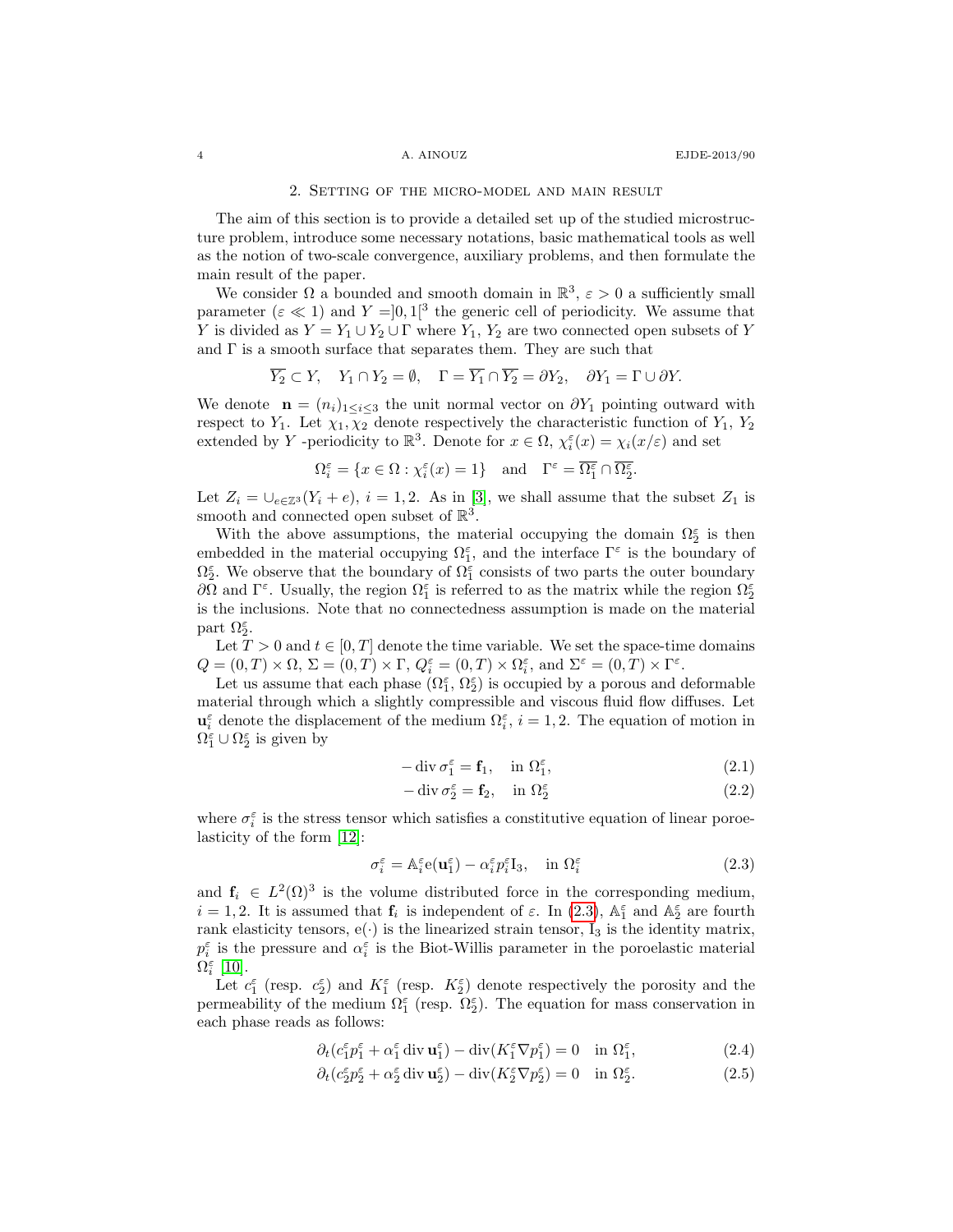<span id="page-4-4"></span>
$$
\mathbf{u}_1^{\varepsilon} = \mathbf{u}_2^{\varepsilon}, \quad \sigma_1^{\varepsilon} \cdot \mathbf{n}^{\varepsilon} = \sigma_2^{\varepsilon} \cdot \mathbf{n}^{\varepsilon}
$$
 (2.6)

and to  $(2.4)-(2.5)$  $(2.4)-(2.5)$  the well-known open-pore conditions:

<span id="page-4-0"></span>
$$
(K_1^{\varepsilon} \nabla p_1^{\varepsilon}) \cdot \mathbf{n}^{\varepsilon} = (K_2^{\varepsilon} \nabla p_2^{\varepsilon}) \cdot \mathbf{n}^{\varepsilon}, \ (K_1^{\varepsilon} \nabla p_1^{\varepsilon}) \cdot \mathbf{n}^{\varepsilon} = -g^{\varepsilon} (p_1^{\varepsilon} - p_2^{\varepsilon}). \tag{2.7}
$$

where  $\mathbf{n}^{\varepsilon}$  stands for the unit normal vector on  $\Gamma^{\varepsilon}$  pointing outward with respect to  $\Omega_1^{\varepsilon}$ , and  $g^{\varepsilon}$  is the hydraulic permeability of the thin layer  $\Gamma^{\varepsilon}$ . Taking the limit on the thickness of the thin layer, one can prove that these conditions are the only ones that are fully consistent with the validity of the poroelasticity's equations throughout heterogeneous media presenting interfaces across which the pressure is discontinuous, see [\[16\]](#page-16-11). Observe that when  $g^{\varepsilon} = \infty$ , [\(2.7\)](#page-4-0) reduces to the standard transmission condition, that is a perfect hydraulic contact on the interface, and when  $g^{\varepsilon} = 0$ , condition [\(2.7\)](#page-4-0) implies no flux exchange. Here, in this paper we shall assume that neither of these conditions is fulfilled. See assumption (H4) below.

On the exterior boundary  $\partial\Omega\backslash\Gamma^{\varepsilon}$ , we assume the homogeneous Dirichlet boundary conditions:

<span id="page-4-3"></span><span id="page-4-2"></span><span id="page-4-1"></span>
$$
\mathbf{u}_1^{\varepsilon} = \mathbf{0} \quad \text{and} \quad p_1^{\varepsilon} = 0. \tag{2.8}
$$

Finally, the system  $(2.4)-(2.8)$  $(2.4)-(2.8)$  is supplemented by the initial conditions

$$
\mathbf{u}_1^{\varepsilon}(0,\cdot) = \mathbf{0}, \quad p_1^{\varepsilon}(0,\cdot) = 0 \quad \text{in } \Omega_1^{\varepsilon}, \tag{2.9}
$$

$$
\mathbf{u}_2^{\varepsilon}(0,\cdot) = \mathbf{0}, \quad p_2^{\varepsilon}(0,\cdot) = 0 \quad \text{in } \Omega_2^{\varepsilon}.
$$
 (2.10)

Remark 2.1. The initial conditions [\(2.9\)](#page-4-2)-[\(2.10\)](#page-4-3) are already considered in the literature, see for e.g. [\[8\]](#page-16-12). Actually, they are stronger than those studied, for example, by R. E. Showalter [\[19\]](#page-16-13). In fact, we do not need to specify the initial values for the displacements and the pressures but merely the combinations:  $(c_i^{\varepsilon} p_i^{\varepsilon} + \alpha_i^{\varepsilon} \text{ div } \mathbf{u}_i^{\varepsilon})$ . For example, we could impose the following conditions:

$$
\lim_{t \to 0^+} (c_i^{\varepsilon} p_i^{\varepsilon}(t) + \alpha_i^{\varepsilon} \operatorname{div} \mathbf{u}_i^{\varepsilon}(t)) = v_i \quad \text{in } L^2(\Omega_i^{\varepsilon}). \tag{2.11}
$$

See [\[19\]](#page-16-13) for full details. Nevertheless, the choice of the inhomogeneous initial conditions is rather for technical reasons, and it is convenient for our purpose. See for e.g. [\[2\]](#page-16-8).

To deal with periodic homogenization with microstructures, we shall assume the following:

(H1) There exists Y-periodic, fourth rank tensor-valued functions  $\mathbb{A}_i(y)$ ,  $i = 1, 2$ and continuous on  $\mathbb{R}^3$  such that

$$
\mathbb{A}_{i}^{\varepsilon}(x) = \mathbb{A}_{i}(\frac{x}{\varepsilon}), \quad x \in \Omega,
$$
  

$$
(\mathbb{A}_{i}(y)\Xi : \Xi) \ge C(\Xi : \Xi).
$$

for all  $y \in \mathbb{R}^3$  and  $\Xi \in \mathcal{M}^{3 \times 3}_{sym}(\mathbb{R});$ 

(H2) There exist Y-periodic real-valued functions  $c_i(y)$ ,  $i = 1, 2$  and continuous on  $\mathbb{R}^3$  such that

$$
c_i^{\varepsilon}(x) = c_i(\frac{x}{\varepsilon}), \quad x \in \Omega
$$

and  $c_i(y) \ge C > 0$  for all  $y \in \mathbb{R}^3$ ;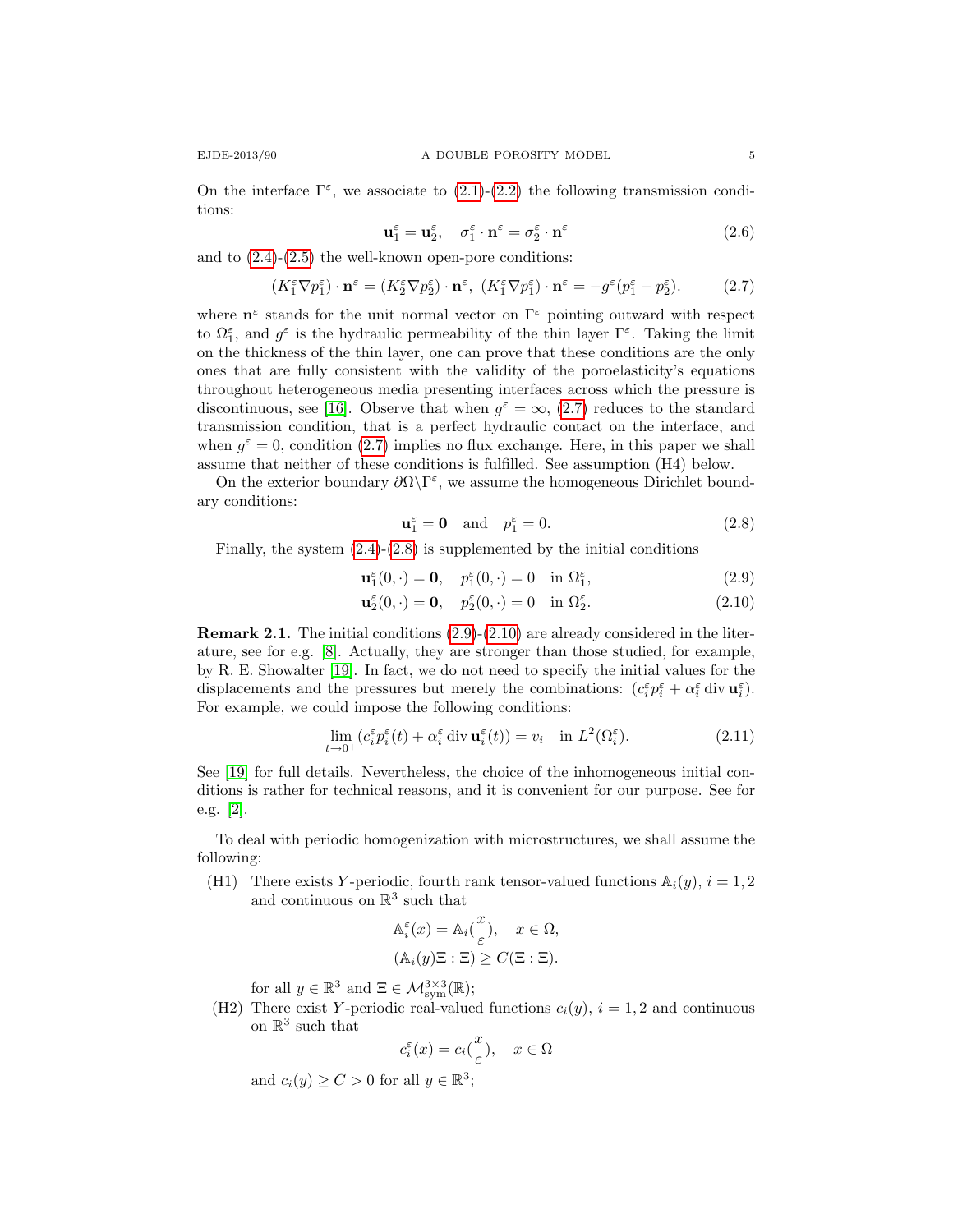(H3) There exist Y-periodic matrix-valued functions  $K_i(y)$ ,  $i = 1, 2$ , continuous on  $\mathbb{R}^3$  such that

<span id="page-5-0"></span>
$$
K_1^{\varepsilon}(x) = K_1(\frac{x}{\varepsilon}), \quad K_2^{\varepsilon}(x) = \varepsilon^2 K_2(\frac{x}{\varepsilon}), \quad x \in \Omega \tag{2.12}
$$

and  $\langle K_i \xi, \xi \rangle \ge C |\xi|^2$ ,  $i = 1, 2$  for all  $y \in \mathbb{R}^3$  and  $\xi \in \mathbb{R}^3$ ;

(H4) There exists a function 
$$
g \in \mathcal{C}(\mathbb{R}^3)
$$
, *Y*-periodic such that

$$
g^{\varepsilon}(x) = \varepsilon g(x/\varepsilon), \quad x \in \mathbb{R}^3 \text{ and } \inf_{y \in \mathbb{R}^3} g(y) \ge C > 0.
$$

(H5) The Biot-Willis parameter  $\alpha_i^\varepsilon$  is defined a.e. in  $\Omega$  as follows:

<span id="page-5-1"></span>
$$
\alpha_1^{\varepsilon}(x) = \alpha_1 \text{ for } x \in \Omega_1^{\varepsilon}, \quad \alpha_2^{\varepsilon}(x) = \varepsilon \alpha_2 \quad \text{for } x \in \Omega_2^{\varepsilon}
$$
 (2.13)

where  $\alpha_i$  is a positive constant,  $i = 1, 2$ .

Here and throughout this paper, the quantity  $C$  denotes various positive constants independent of  $\varepsilon > 0$ , of the subscript  $i = 1, 2$  and the microscopic variable  $y \in \mathbb{R}^3$ .

Remark 2.2. We have chosen a particular scaling of the permeability coefficients in [\(2.12\)](#page-5-0). This means that the permeability is much larger in the network of inclusions than in the porous matrix. This gives that both terms  $\int_{\Omega_1^{\varepsilon}} |\nabla p_1^{\varepsilon}|^2 dx$  and  $\epsilon^2 \int_{\Omega_2^{\epsilon}} |\nabla p_2^{\epsilon}|^2 dx$  have the same order of magnitude and thus leading to a balance in potential energies. For more details, we refer the reader to Arbogast, Douglas, and Hornung [\[5\]](#page-16-9) (see also Allaire [\[3\]](#page-16-10)). In the same way, we also have taken a special scaling factor of the Biot-Willis parameters in [\(2.13\)](#page-5-1).

To set the mathematical framework of our Problem, we introduce the following spaces:

$$
\mathbf{H} = H_0^1(\Omega)^3, \quad L^{\varepsilon} = L^2(\Omega_1^{\varepsilon}) \times L^2(\Omega_2^{\varepsilon}),
$$
  

$$
\mathcal{E}_1^{\varepsilon} = \{ q \in H^1(\Omega_1^{\varepsilon}); \ q_{|\Gamma} = 0 \}, \quad \mathcal{E}_2^{\varepsilon} = H^1(\Omega_2^{\varepsilon}), \quad \mathcal{E}^{\varepsilon} = \mathcal{E}_1^{\varepsilon} \times \mathcal{E}_2^{\varepsilon}.
$$

The space **H** is equipped with the standard norm:  $\|\mathbf{v}\|_{\mathbf{H}} = \|e(\mathbf{v})\|_{L^2(\Omega)^{3\times3}}$  and  $\mathcal{E}^{\varepsilon}$ with

$$
\|(q_1,q_2)\|_{\mathcal{E}^{\varepsilon}}^2 = \|\nabla q_1\|_{L^2(\Omega_1^{\varepsilon})}^2 + \varepsilon^2 \|\nabla q_2\|_{L^2(\Omega_2^{\varepsilon})}^2 + \varepsilon \|q_1 - q_2\|_{L^2(\Gamma^{\varepsilon})}^2.
$$

See Monsurrò [\[17\]](#page-16-14). For a.e.  $(t, x) \in Q$ , we denote

$$
\mathbf{u}^{\varepsilon}(t,x) = \chi_1^{\varepsilon}(x)\mathbf{u}_1^{\varepsilon}(t,x) + \chi_2^{\varepsilon}(x)\mathbf{u}_2^{\varepsilon}(t,x),
$$

$$
\mathbb{A}^{\varepsilon}(x) = \chi_1^{\varepsilon}(x)\mathbb{A}_1^{\varepsilon}(x) + \chi_2^{\varepsilon}(x)\mathbb{A}_2^{\varepsilon}(x),
$$

$$
\mathbf{f}^{\varepsilon}(x) = \chi_1^{\varepsilon}(x)\mathbf{f}_1(x) + \chi_2^{\varepsilon}(x)\mathbf{f}_2(x).
$$

Note that, thanks to the transmission condition [\(2.6\)](#page-4-4), the displacement  $\mathbf{u}^{\varepsilon}(t, \cdot)$  lies in **H** for a.e.  $t \in (0, T)$ .

Throughout this article, the following notation will be used: if  $\mathcal F$  is any Banach space then  $L^p_T(\mathcal{F})$  denotes the vector-valued functions space defined by  $L^p_T(\mathcal{F}) =$  $L^p(0,T;\mathcal{F})$ 

The weak formulation of  $(2.4)-(2.10)$  $(2.4)-(2.10)$  can be read as follows: Find  $(\mathbf{u}^{\varepsilon},p^{\varepsilon}) \in$  $L_T^{\infty}(\mathbf{H}) \times L_T^2(\mathcal{E}^{\varepsilon})$ , such that  $p^{\varepsilon} = (p_1^{\varepsilon}, p_2^{\varepsilon}) \in L_T^{\infty}(L^{\varepsilon})$ ,

$$
\partial_t (c_1^\varepsilon p_1^\varepsilon + \alpha_1 \operatorname{div} \mathbf{u}^\varepsilon) \in L^2_T(\mathcal{E}_1^{\varepsilon *}), \partial_t (c_2^\varepsilon p_2^\varepsilon + \varepsilon \alpha_2 \operatorname{div} \mathbf{u}^\varepsilon) \in L^2_T(\mathcal{E}_2^{\varepsilon *})
$$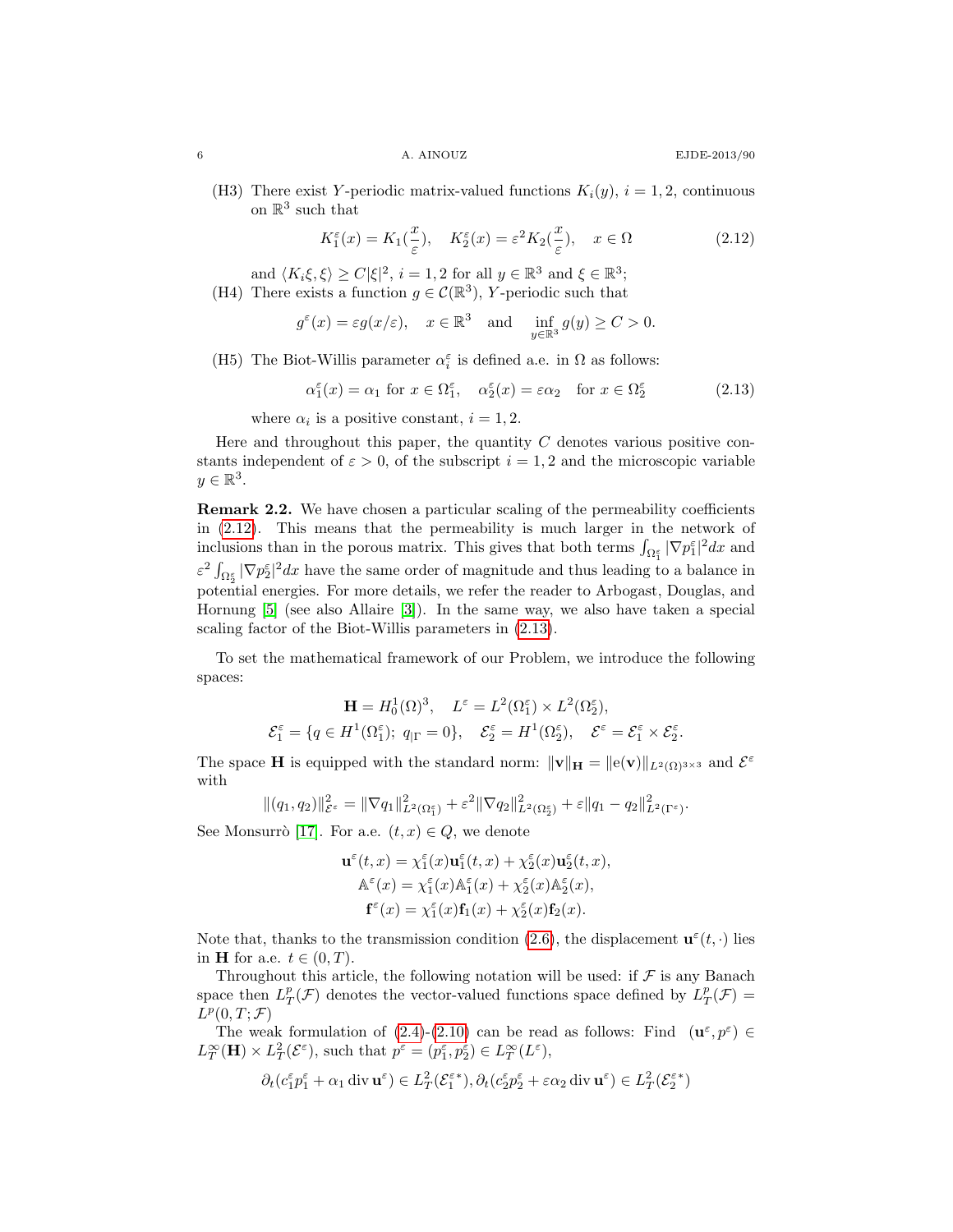and for all  $\mathbf{v} \in \mathbf{H}$ ,  $(q_1, q_2) \in \mathcal{E}^{\varepsilon}$ , we have

$$
\int_{\Omega} \mathbb{A}^{\varepsilon} e(\mathbf{u}^{\varepsilon}) e(\mathbf{v}) dx + \int_{\Omega_{1}^{\varepsilon}} \alpha_{1} \nabla p_{1}^{\varepsilon} \mathbf{v} dx + \int_{\Omega_{2}^{\varepsilon}} \alpha_{2}^{\varepsilon} \nabla p_{2}^{\varepsilon} \mathbf{v} dx = \int_{\Omega} \mathbf{f}^{\varepsilon} \mathbf{v} dx, \qquad (2.14)
$$
\n
$$
\langle \partial_{t} (c_{1}^{\varepsilon} p_{1}^{\varepsilon} + \alpha_{1} \operatorname{div} \mathbf{u}^{\varepsilon}), q_{1} \rangle_{\mathcal{E}_{1}^{\varepsilon *}, \mathcal{E}_{1}^{\varepsilon}} + \int_{\Omega_{1}^{\varepsilon}} K_{1}^{\varepsilon} \nabla p_{1}^{\varepsilon} \nabla q_{1} dx
$$
\n
$$
+ \langle \partial_{t} (c_{2}^{\varepsilon} p_{2}^{\varepsilon} + \varepsilon \alpha_{2} \operatorname{div} \mathbf{u}^{\varepsilon}), q_{2} \rangle_{\mathcal{E}_{2}^{\varepsilon *}, \mathcal{E}_{2}^{\varepsilon}} + \int_{\Omega_{2}^{\varepsilon}} K_{2}^{\varepsilon} \nabla p_{2}^{\varepsilon} \nabla q_{2} dx \qquad (2.15)
$$
\n
$$
+ \int_{\Omega} c^{\varepsilon} (c_{1}^{\varepsilon} - c_{1}^{\varepsilon}) (c_{1} - c_{1}) d c^{\varepsilon} (c_{1}^{\varepsilon}) = 0
$$

<span id="page-6-6"></span><span id="page-6-1"></span><span id="page-6-0"></span>+ 
$$
\int_{\Gamma^{\varepsilon}} g^{\varepsilon} (p_1^{\varepsilon} - p_2^{\varepsilon}) (q_1 - q_2) ds^{\varepsilon} (x) = 0,
$$
  
\n $\mathbf{u}^{\varepsilon} (0, \cdot) = \mathbf{0}, \ \chi_1(\cdot) p_1^{\varepsilon} (0, \cdot) + \chi_2(\cdot) p_2^{\varepsilon} (0, \cdot) = 0 \text{ a.e. in } \Omega.$  (2.16)

Here and throughout this paper dx and  $ds^{\varepsilon}(x)$  stand respectively for the Lebesgue measure on  $\mathbb{R}^3$  and the Hausdorff measure on  $\Gamma^{\varepsilon}$ .

Using assumptions  $(H1)$ – $(H5)$ , we establish the following existence and uniqueness result whose proof is a slight modification of that given by Showalter and Momken [\[20\]](#page-17-2) and therefore will be omitted.

**Theorem 2.3.** Assume that (H1)–(H5) hold. Then, for any sufficiently small  $\varepsilon > 0$ and  $\mathbf{f}^{\varepsilon} \in \mathbf{L}^{2}(\Omega)$ , there exists a unique couple  $(\mathbf{u}^{\varepsilon},p^{\varepsilon}) \in L_{T}^{\infty}(\mathbf{H}) \times L_{T}^{2}(\mathcal{E}^{\varepsilon})$ , solution of the weak system  $(2.14)-(2.16)$  $(2.14)-(2.16)$  $(2.14)-(2.16)$ , such that

<span id="page-6-2"></span>
$$
\|\mathbf{u}^{\varepsilon}\|_{L^{\infty}_{T}(\mathbf{H})} + \|p^{\varepsilon}\|_{L^{2}_{T}(\mathcal{E}^{\varepsilon})} + \|p^{\varepsilon}\|_{L^{\infty}_{T}(L^{\varepsilon})} \leq C.
$$
 (2.17)

Now, thanks to the a priori estimates [\(2.17\)](#page-6-2), one is led to study the limiting behavior of the sequence  $(\mathbf{u}^{\varepsilon}, p^{\varepsilon})$  as  $\varepsilon$  approaches 0. To do this, we shall use the two-scale convergence technique that we shall recall hereafter.

First, we define  $\mathcal{C}_{\#}(Y)$  to be the space of all continuous functions on  $\mathbb{R}^3$  which are Y-periodic. Let the space  $L^2_{\#}(Y)$  (resp.  $L^2_{\#}(Y_i)$ ,  $i = 1, 2$ ) to be all functions belonging to  $L^2_{\text{loc}}(\mathbb{R}^3)$  (resp.  $L^2_{\text{loc}}(Z_i)$ ) which are Y-periodic, and  $H^1_{\#}(Y)$  (resp.  $H^1_{\#}(Y_i)$  to be the space of those functions together with their derivatives belonging to  $L^2_{\#}(Y)$  (resp.  $L^2_{\#}(Z_i)$ ).

Now, we recall the definition and main results concerning the method of two-scale convergence. For more details, we refer the reader to [\[3,](#page-16-10) [4,](#page-16-15) [18\]](#page-16-16).

<span id="page-6-5"></span>**Definition 2.4.** A sequence  $(v^{\varepsilon})$  in  $L^2(\Omega)$  two-scale converges to  $v \in L^2(\Omega \times Y)$ (we write  $v^{\varepsilon} \stackrel{2-s}{\longrightarrow} v$ ) if, for any admissible test function  $\varphi \in L^2(\Omega; C_{\#}(Y)),$ 

$$
\lim_{\varepsilon \to 0} \int_{\Omega} v^{\varepsilon}(x) \varphi(x, \frac{x}{\varepsilon}) dx = \int_{\Omega \times Y} v(x, y) \varphi(x, y) dx dy.
$$

<span id="page-6-3"></span>**Theorem 2.5.** Let  $(v^{\varepsilon})$  be a sequence of functions in  $L^2(\Omega)$  which is uniformly bounded. Then, there exist  $v \in L^2(\Omega \times Y)$  and a subsequence of  $(v^{\varepsilon})$  which twoscale converges to v.

**Theorem 2.6.** Let  $(v^{\varepsilon})$  be a uniformly bounded sequence in  $H^1(\Omega)$  (resp.  $H_0^1(\Omega)$ ). Then there exist  $v \in H^1(\Omega)$  (resp.  $H_0^1(\Omega)$ ) and  $\hat{v} \in L^2(\Omega; H^1_{\#}(Y)/\mathbb{R})$  such that, up to a subsequence,

$$
v^{\varepsilon} \stackrel{2-s}{\rightharpoonup} v; \quad \nabla v^{\varepsilon} \stackrel{2-s}{\rightharpoonup} \nabla v + \nabla_y \hat{v}.
$$

<span id="page-6-4"></span>Here and in the sequel the subscript  $y$  on a differential operator denotes the derivative with respect to y.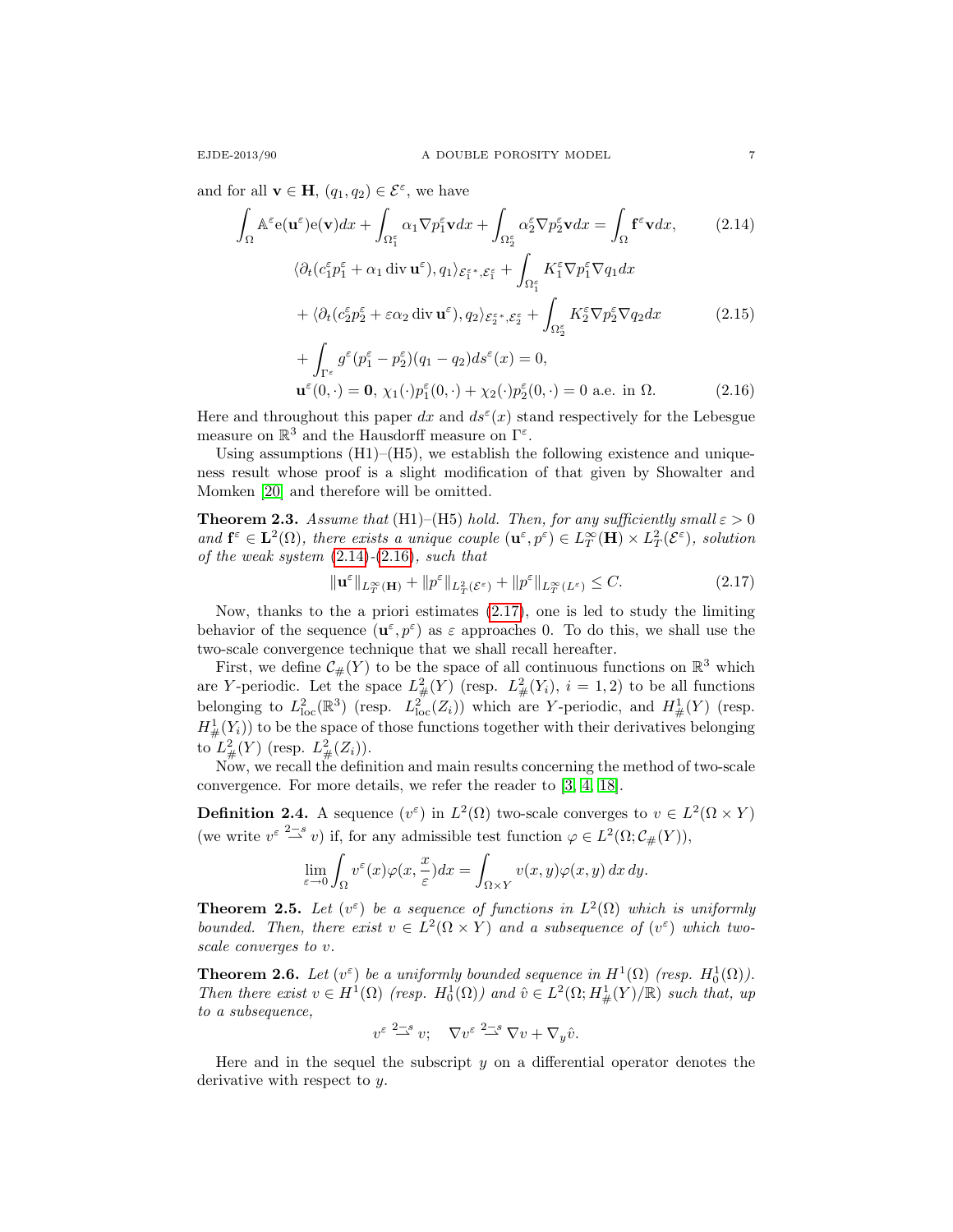**Theorem 2.7.** Let  $(v^{\varepsilon})$  be a sequence of functions in  $H^1(\Omega)$  such that

$$
||v^{\varepsilon}||_{L^{2}(\Omega)} + \varepsilon ||\nabla v^{\varepsilon}||_{L^{2}(\Omega)^{3}} \leq C.
$$

Then, there exist  $v \in L^2(\Omega; H^1_{\#}(Y))$  and a subsequence of  $(v^{\varepsilon})$ , still denoted by  $(v^{\varepsilon})$ such that

$$
v^{\varepsilon} \stackrel{2-s}{\rightharpoonup} v, \quad \varepsilon \nabla v^{\varepsilon} \stackrel{2-s}{\rightharpoonup} \nabla_y v
$$

and for every  $\varphi \in \mathcal{D}(\Omega; \mathcal{C}_{\#}(Y)),$  we have

$$
\lim_{\varepsilon \to 0} \int_{\Gamma^{\varepsilon}} v^{\varepsilon}(x) \varphi(x, \frac{x}{\varepsilon}) ds^{\varepsilon}(x) = \int_{\Omega \times \Gamma} v(x, y) \varphi(x, y) dx ds(y).
$$

Here and in the sequel ds(y) denotes the Hausdorff measure on  $\Gamma$ .

The notion of two-scale convergence can easily be generalized to time-dependent functions without affecting the results stated above. According to [\[11\]](#page-16-17), we have the following:

<span id="page-7-0"></span>**Definition 2.8.** We say that a sequence  $(v^{\varepsilon})$  in  $L^2(Q)$  two-scale converges to  $v \in$  $L^2(Q \times Y)$  (we always write  $v^{\varepsilon} \stackrel{2-s}{\longrightarrow} v$ ) if, for any  $\varphi \in L^2(Q; C_{\#}(Y))$ :

$$
\lim_{\varepsilon \to 0} \int_Q v^{\varepsilon}(t, x) \varphi(t, x, \frac{x}{\varepsilon}) dt dx = \int_{Q \times Y} v(t, x, y) \varphi(t, x, y) dt dx dy.
$$

Remark 2.9. The results stated above still hold for the case of time-dependent sequences. For if  $(v^{\varepsilon})$  is a uniformly bounded sequence in  $L^2(Q)$ , there exists then  $v \in L^2(Q)$  such that, up to a subsequence,  $v^{\varepsilon} \stackrel{2-s}{\rightharpoonup} v$  in the sense of Definition [2.8.](#page-7-0) Moreover, if  $(v^{\varepsilon})$  is uniformly bounded in  $L^2_T(H^1(\Omega))$ , then up to a subsequence, there exist  $v \in L^2_T(H^1(\Omega))$  and  $v_0 \in L^2(Q; H^1_{\#}(Y)/\mathbb{R})$  such that  $v^{\varepsilon} \stackrel{2-s}{\rightharpoonup} v$  and  $\nabla v^{\varepsilon} \stackrel{2-s}{\rightharpoonup} \nabla v + \nabla_y v_0$ . On the other hand, if a sequence  $(v^{\varepsilon})$  is such that

$$
||v^{\varepsilon}||_{L^{2}(Q)} + \varepsilon ||\nabla v^{\varepsilon}||_{L^{2}(Q)} \leq C,
$$

then, up to a subsequence, there exists  $v \in L^2_T(H^1_{\#}(Y))$  such that  $v^{\varepsilon} \stackrel{2-s}{\rightharpoonup} v$  and  $\varepsilon \nabla_y v^{\varepsilon} \stackrel{2-s}{\rightharpoonup} \nabla_y v.$ 

To state the main result, we introduce the following three auxiliary problems. For  $j, k \in \{1, 2, 3\}$ , let  $\mathbf{w}^{jk} \in (H^1_{\#}(Y)/\mathbb{R})^3$  be the solution to the following microscopic system:

$$
-\operatorname{div}_y(\mathbb{A}_1 \mathbf{e}_y(\mathbf{w}^{jk} + \mathbf{d}^{jk})) = 0 \quad \text{a.e. in } Y_1,
$$
  
\n
$$
-\operatorname{div}_y(\mathbb{A}_2 \mathbf{e}_y(\mathbf{w}^{jk} + \mathbf{d}^{jk})) = 0 \quad \text{a.e. in } Y_2,
$$
  
\n
$$
\mathbb{A}_1 \mathbf{e}_y(\mathbf{w}^{jk} + \mathbf{d}^{jk}) \cdot \mathbf{n} = \mathbb{A}_2 \mathbf{e}_y(\mathbf{w}^{jk} + \mathbf{d}^{jk}) \cdot \mathbf{n} \quad \text{a.e. on } \Gamma,
$$
  
\n
$$
\mathbb{A}_1 \mathbf{e}_y(\mathbf{w}^{jk} + \mathbf{d}^{jk}) \cdot \mathbf{n} \quad \text{is } Y \text{-periodic}
$$

where  $\mathbf{d}^{jk}(y) = (y_j \delta_{lk})_{1 \leq l \leq 3}$  and  $(\delta_{kj})$  is the Krönecker symbol. For  $j = 1, 2, 3$ , let  $\pi_j \in H^1(Y_1)/\mathbb{R}$  be the solution of the following stationary micro-pressure equation:

$$
-\operatorname{div}_y(K_1(\nabla \pi_j + e_j)) = 0 \text{ in } Y_1,
$$
  
\n
$$
K_1(\nabla \pi_j + e_j) \cdot \mathbf{n} = 0 \text{ on } \Gamma,
$$
  
\n
$$
y \mapsto \pi_j \text{ is } Y\text{-periodic}
$$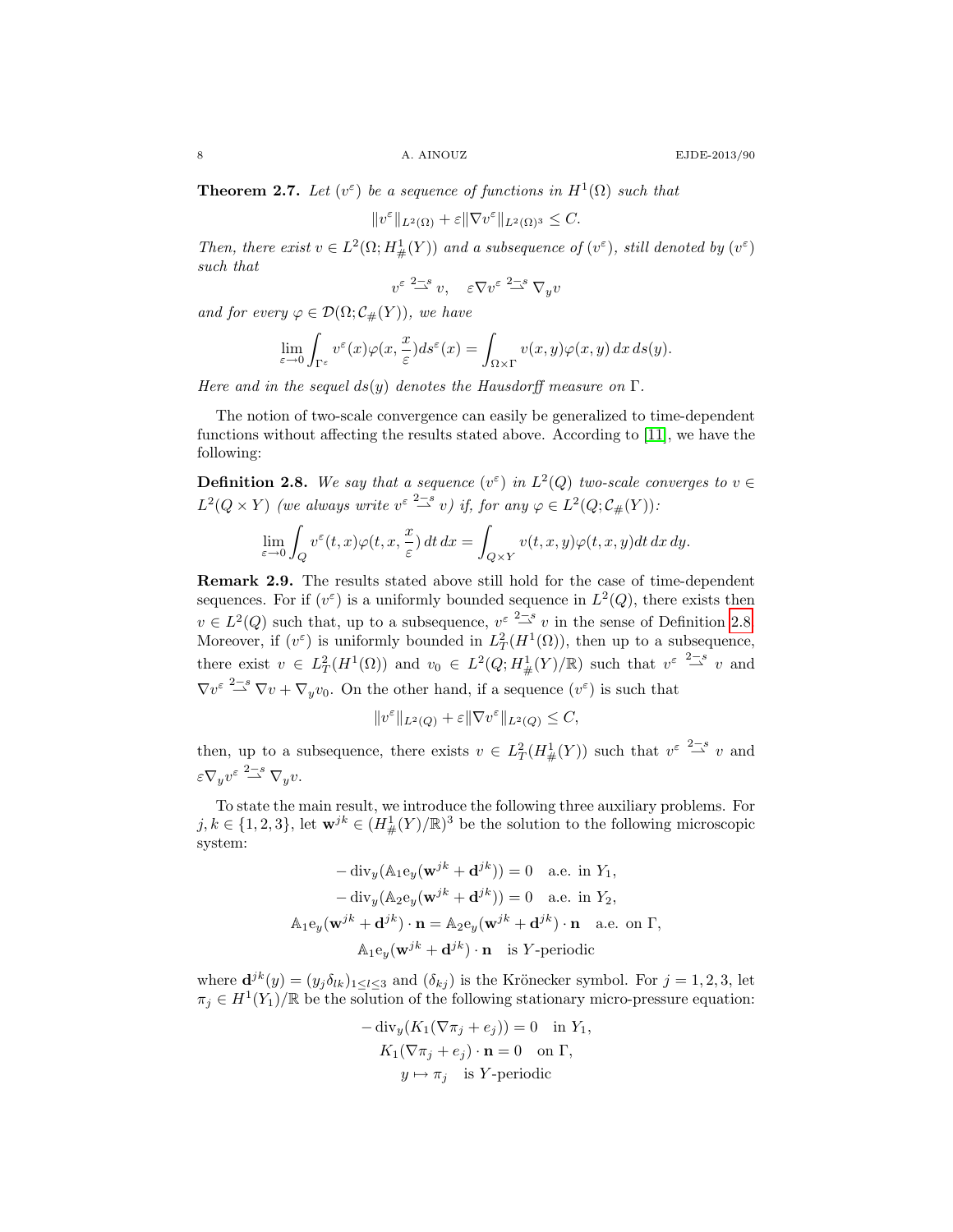$$
\partial_t(c_2\zeta) - \text{div}_y(K_2\nabla_y\zeta) = 0 \quad \text{a.e. in } (0, T) \times Y_2,
$$
  
\n
$$
K_2\nabla_y\zeta \cdot \mathbf{n} = -g(y)[1-\zeta] \quad \text{a.e. on } \Sigma,
$$
  
\n
$$
y \mapsto \zeta \quad \text{is } Y\text{-periodic},
$$
  
\n
$$
\zeta(0, y) = 0, \quad \text{a.e. } y \in Y_2.
$$

Now, let us define the homogenized fourth rank tensor  $\widetilde{A} = (\widetilde{a}_{j_1 j_2 j_3 j_4})_{1 \leq j_1, j_2, j_3, j_4 \leq 3}$ , where the coefficients are given by

$$
\tilde{a}_{j_1j_2j_3j_4} = \sum_{k_1,k_2=1}^3 \int_Y a_{j_1j_2k_1k_2}(y) (\delta_{j_1k_1}\delta_{j_2k_2} + e_{k_1k_2,y}(\mathbf{w}^{j_3j_4})(y))dy.
$$

Here  $\left(a_{jklm}\right)$  are the coefficients of the elasticity tensor A which are given by

<span id="page-8-2"></span>
$$
\mathbb{A}(y) = \chi_1(y)\mathbb{A}_1(y) + \chi_2(y)\mathbb{A}_2(y)
$$
\n(2.18)

for a.e.  $y \in Y$ , and  $e_{jk,y}(\cdot)$  is the linearized elasticity strain tensor where the derivatives are taken with respect to the microscopic variable y. We also define the following homogenized tensors:

<span id="page-8-0"></span>
$$
\tilde{\sigma}(\mathbf{u}) = (\tilde{\sigma}_{jk}(\mathbf{u})), \quad \tilde{K} = (\tilde{K}_{jk}), \quad B = (b_{jk}), \quad \Lambda = (\lambda_{jk})
$$
\n(2.19)

where for  $j, k \in \{1, 2, 3\},\$ 

$$
\tilde{\sigma}_{jk}(\mathbf{u}) = \sum_{l,m=1}^{3} \tilde{a}_{jklm} \mathbf{e}_{lm}(\mathbf{u}),
$$
\n(2.20)

$$
\tilde{K}_{jk} = \int_{Y_1} K_1(y)(\nabla_y \pi_j + e_j)(\nabla \pi_k + e_k)dy,
$$
\n(2.21)

$$
b_{jk} = \alpha_1(|Y_1|\delta_{jk} + \int_{\Gamma} \pi_k(y)n_j ds(y)),\tag{2.22}
$$

$$
\lambda_{jk} = \alpha_1 \int_{Y_1} \sum_{l=1}^3 (\delta_{jl} \delta_{kl} + \frac{\partial w_l^{jk}}{\partial y_l}) dy.
$$
 (2.23)

Here |Y<sub>i</sub>| denotes the volume of Y<sub>i</sub> and  $(w_l^{ij})_{1 \leq l \leq 3}$  are the components of  $\mathbf{w}^{ij}$ . Finally let us define the following averaging quantities

$$
\mathbf{f} = |Y_1|\mathbf{f}_1 + |Y_2|\mathbf{f}_2,\tag{2.24}
$$

<span id="page-8-3"></span>
$$
\tilde{c} = \int_{Y_1} c_1(y) dy,\tag{2.25}
$$

<span id="page-8-1"></span>
$$
\tilde{g} = \int_{\Gamma} g(y) ds(y) \tag{2.26}
$$

and the time-dependent functions

$$
\theta(t,\tau) = \alpha_2 \int_{\Gamma} \partial_t \zeta(t-\tau,y) \mathbf{n} ds(y), \qquad (2.27)
$$

$$
\eta(t,\tau) = -\int_{\Gamma} g(y)\partial_t \zeta(t-\tau,y)ds(y). \tag{2.28}
$$

<span id="page-8-4"></span>With the above notation, we are now ready to give the main result of this article.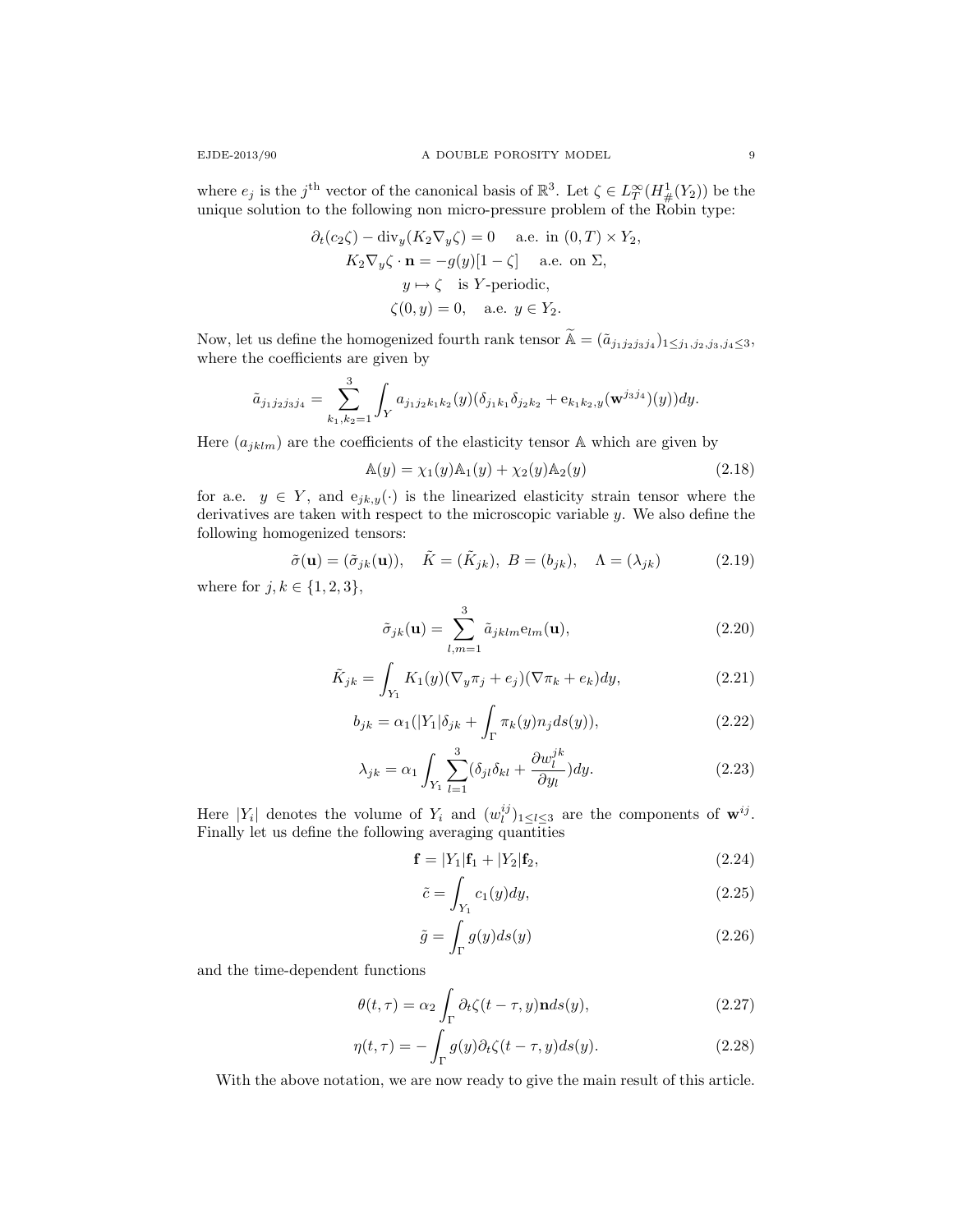**Theorem 2.10.** Let  $(\mathbf{u}^{\varepsilon}, p^{\varepsilon}) \in L^{\infty}(0,T; \mathbf{H}) \times L^2(0,T; \mathcal{E}^{\varepsilon})$  be the solution of the weak system [\(2.14\)](#page-6-0). Then, up to a subsequence, there exists a unique  $(\mathbf{u}, p) \in$  $L^2(0,T; \mathbf{H}_0^1(\Omega) \times H_0^1(\Omega))$  such that

$$
\mathbf{u}^{\varepsilon} \rightharpoonup \mathbf{u} \text{ in } L^{2}(0, T; H_{0}^{1}(\Omega)) \text{ weakly,}
$$
  
\n
$$
p_{1}^{\varepsilon} \rightharpoonup p_{1} \text{ in } L^{2}(Q) \text{ weakly,}
$$
  
\n
$$
p_{2}^{\varepsilon} \rightharpoonup \int_{Y_{2}} p_{2}(y) dy \text{ in } L^{2}(Q) \text{ weakly,}
$$

where  $p = (p_1, \int_{Y_2} p_2(y) dy),$ 

$$
p_2(t, x, y) = \int_0^t p_1(\tau, x) \partial_t \zeta(t - \tau, y) d\tau, \quad a.e. \ (t, x, y) \in Q \times Y_2.
$$

and the couple  $(\mathbf{u}, p_1)$  is a solution to the homogenized model

$$
-\operatorname{div}\tilde{\sigma}(\mathbf{u}) + B\nabla p_1 + \int_0^t \theta(t,\tau)p_1(\tau,x)d\tau = \mathbf{f}, \quad a.e. \text{ in } Q,
$$
  

$$
\partial_t(\tilde{c}p_1 + \Lambda : \mathbf{e}(\mathbf{u})) - \operatorname{div}(\tilde{K}\nabla p_1) + \tilde{g}p_1 - \int_0^t \eta(t,\tau)p_1(\tau,x)d\tau = 0, \quad a.e. \text{ in } Q,
$$
  

$$
\mathbf{u} = 0, \quad \tilde{K}\nabla p_1 \cdot \nu = 0 \quad a.e. \text{ on } \Sigma,
$$
  

$$
\mathbf{u}(0,x) = \mathbf{0} \quad a.e. \text{ in } \Omega, p_1(0,x) = 0 \quad a.e. \text{ in } \Omega,
$$

Here  $\tilde{\sigma}$ , B,  $\theta$ , f,  $\tilde{c}$ ,  $\Lambda$ ,  $\tilde{K}$ ,  $\tilde{g}$  and  $\eta$  are given in [\(2.19\)](#page-8-0)-[\(2.28\)](#page-8-1).

## 3. Proof of main result

<span id="page-9-0"></span>As a direct application of Theorems [2.5-](#page-6-3)[2.7,](#page-6-4) and of the a priori estimates [\(2.17\)](#page-6-2), we give without proof the following two-scale convergence result concerning the solutions  $(\mathbf{u}^{\varepsilon}, p^{\varepsilon})$  of Problem [\(2.14\)](#page-6-0)-[\(2.16\)](#page-6-1).

**Theorem 3.1.** There exists a subsequence of  $(\mathbf{u}^{\varepsilon}, p^{\varepsilon})$ , solution of  $(2.14)-(2.16)$  $(2.14)-(2.16)$  $(2.14)-(2.16)$ , still denoted  $(\mathbf{u}^{\varepsilon}, p^{\varepsilon})$ , and there exist

$$
\mathbf{u} \in L_T^{\infty}(\mathbf{H}), \quad \hat{\mathbf{u}} \in L_T^{\infty}(L^2(\Omega; H^1_{\#}(Y)/\mathbb{R}))^3,
$$
  
\n
$$
p_1 \in L_T^{\infty}(H_0^1(\Omega)), \quad \hat{p}_1 \in L^2(Q; H^1_{\#}(Y)/\mathbb{R}),
$$
  
\n
$$
p_2 \in L_T^{\infty}(L^2(\Omega; H^1_{\#}(Y)))
$$

such that, for a.e.  $t \in (0, T)$ ,

<span id="page-9-5"></span><span id="page-9-4"></span>
$$
\mathbf{u}^{\varepsilon}(t,\cdot) \stackrel{2-s}{\rightharpoonup} \mathbf{u}(t,\cdot),\tag{3.1}
$$

$$
\chi_1^{\varepsilon} p_1^{\varepsilon}(t,\cdot) \stackrel{2-s}{\rightharpoonup} \chi_1 p_1(t,\cdot),\tag{3.2}
$$

<span id="page-9-1"></span>
$$
\chi_1^{\varepsilon} p_2^{\varepsilon}(t, \cdot) \stackrel{2-s}{\rightharpoonup} \chi_2 p_2(t, \cdot) \tag{3.3}
$$

in the sense of Definition [2.4](#page-6-5) and

$$
\frac{\partial \mathbf{u}^{\varepsilon}}{\partial \mathbf{x}_j} \stackrel{2-s}{\rightarrow} \frac{\partial \mathbf{u}}{\partial \mathbf{x}_j} + \frac{\partial \hat{\mathbf{u}}}{\partial \mathbf{y}_j}, \quad j = 1, 2, 3,
$$
\n(3.4)

$$
\chi_1^{\varepsilon} \nabla p_1^{\varepsilon} \stackrel{2-s}{\rightharpoonup} \chi_1(\nabla p_1 + \nabla_y \hat{p}_1),\tag{3.5}
$$

<span id="page-9-3"></span><span id="page-9-2"></span>
$$
\varepsilon \chi_2^{\varepsilon} \nabla p_2^{\varepsilon} \stackrel{2-s}{\rightharpoonup} \chi_2 \nabla_y p_2 \tag{3.6}
$$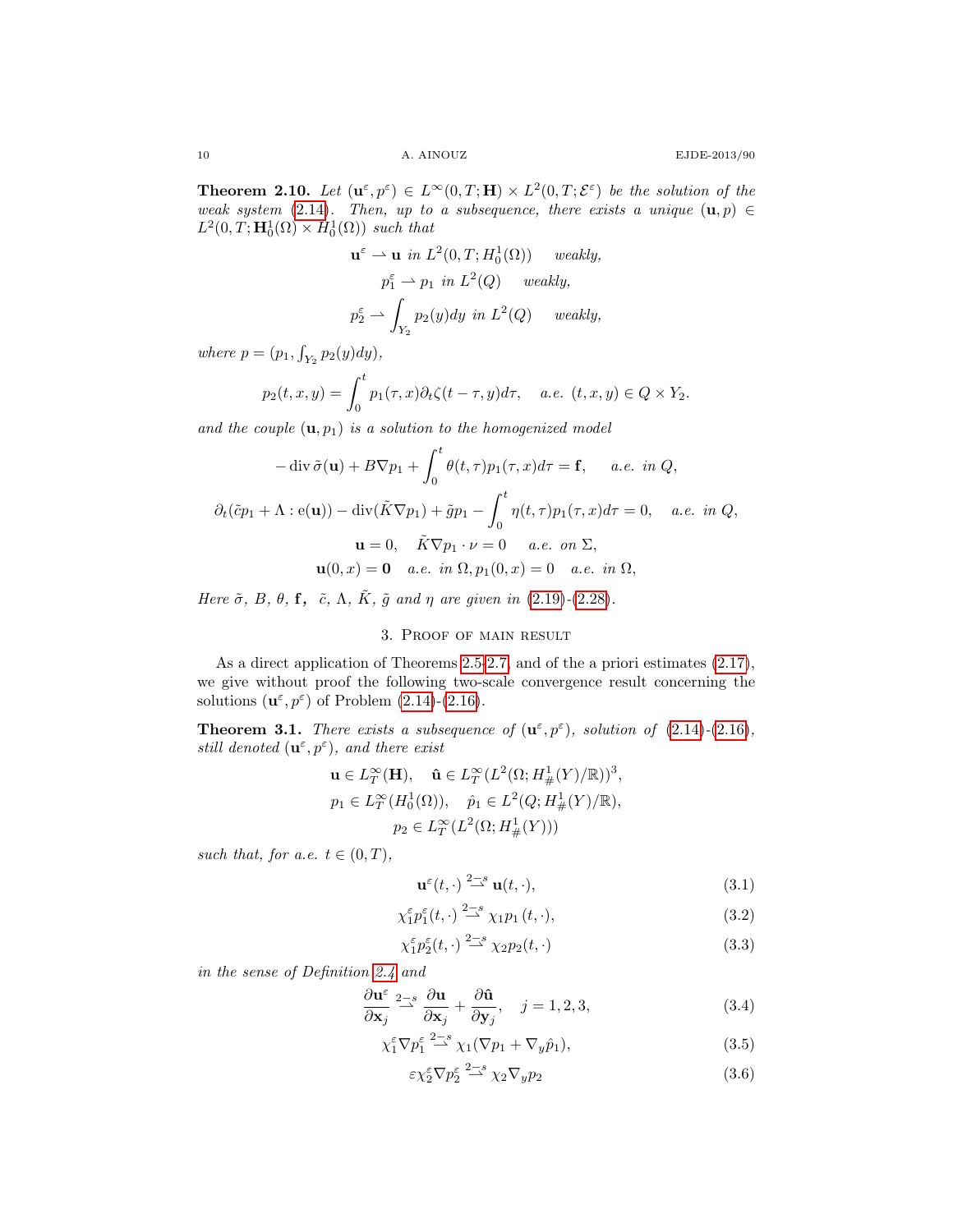in the sense of Definition [2.8.](#page-7-0) Moreover, the following convergence holds:

<span id="page-10-3"></span>
$$
\lim_{\varepsilon \to 0} \int_{\Sigma^{\varepsilon}} \varepsilon (p_1^{\varepsilon} - p_2^{\varepsilon}) \psi^{\varepsilon} dt ds^{\varepsilon} = \int_{Q \times \Gamma} (p_1 - p_2) \psi dt dx ds, \tag{3.7}
$$

for any  $\psi \in \mathcal{D}(Q; \mathcal{C}_{\#}(Y))$  with  $\psi^{\varepsilon}(t,x) = \psi(t,x,x/\varepsilon)$ .

To determine the limiting equations of the system  $(2.14)-(2.16)$  $(2.14)-(2.16)$ , we begin by choosing the adequate admissible test functions. Let  $\mathbf{v}^{\varepsilon}(x) = \mathbf{v}(x) + \varepsilon \hat{\mathbf{v}}(x, \frac{x}{x})$  $\frac{\pi}{\varepsilon})$ where  $\mathbf{v} \in \mathcal{D}(\Omega)^3$  and  $\hat{\mathbf{v}} \in \mathcal{D}(\Omega; \mathcal{C}^\infty_\#(Y))^3$ . Let  $q_1^\varepsilon(t,x) = \varphi_1(t,x) + \varepsilon \hat{\varphi}_1(t,x, \frac{x}{\varepsilon})$  $\frac{\infty}{\varepsilon}$  and  $q_2^{\varepsilon}(t,x) = \varphi_2(t,x,\frac{x}{\varepsilon})$  $\frac{\partial \mathcal{L}}{\partial \varepsilon}$  where  $\varphi_1 \in \mathcal{D}((0,T) \times \overline{\Omega})$  and  $\varphi_2, \hat{\varphi}_1 \in \mathcal{D}(Q; \mathcal{C}^{\infty}_{\#}(Y))$ . Taking  $\mathbf{v} = \mathbf{v}^{\varepsilon}$  in [\(2.14\)](#page-6-0), we have ε

<span id="page-10-0"></span>
$$
\int_{\Omega} \mathbf{f}^{\varepsilon} \mathbf{v}^{\varepsilon} dx = \int_{\Omega} \mathbb{A}^{\varepsilon}(x) e(\mathbf{u}^{\varepsilon}) e(\mathbf{v}^{\varepsilon}) dx + \int_{\Omega_{1}^{\varepsilon}} \alpha_{1} \nabla p_{1}^{\varepsilon} \mathbf{v}^{\varepsilon} dx + \varepsilon \int_{\Omega_{2}^{\varepsilon}} \alpha_{2} \nabla p_{2}^{\varepsilon} \mathbf{v}^{\varepsilon} dx \n= \int_{\Omega} \mathbb{A}^{\varepsilon}(x) e(\mathbf{u}^{\varepsilon}) (e(\mathbf{v})(x) + e_{y}(\hat{\mathbf{v}})(x, \frac{x}{\varepsilon})) dx \n+ \int_{\Omega} (\alpha_{1} \chi_{1}^{\varepsilon}(x) \nabla p_{1}^{\varepsilon} + \varepsilon \alpha_{2} \chi_{2}^{\varepsilon}(x) \nabla p_{2}^{\varepsilon}) \mathbf{v}(x) dx + \varepsilon R_{1}^{\varepsilon},
$$
\n(3.8)

where

$$
R_1^{\varepsilon} = \int_{\Omega} \mathbb{A}^{\varepsilon}(x) e(\mathbf{u}^{\varepsilon}) e_x(\mathbf{w})(x, \frac{x}{\varepsilon}) dx + \alpha_1 \int_{\Omega} \chi_1^{\varepsilon}(x) \nabla p_1^{\varepsilon} \mathbf{w}(x, \frac{x}{\varepsilon}) dx + \varepsilon \alpha_2 \int_{\Omega} \chi_2^{\varepsilon}(x) \nabla p_2^{\varepsilon} \mathbf{w}(x, \frac{x}{\varepsilon}) dx.
$$

Observe that  $R_1^{\varepsilon} = O(1)$ .

Now, we pass to the limit in [\(3.8\)](#page-10-0). In view of [\(3.4\)](#page-9-1), and since  $\mathbb{A}^t(\mathbf{e}(\mathbf{v}) + \mathbf{e}_y(\hat{\mathbf{v}}))$  is an admissible test function, the first integral in the left-hand side of [\(3.8\)](#page-10-0) converges to

<span id="page-10-1"></span>
$$
\int_{\Omega \times Y} \mathbb{A}(\mathbf{e}(\mathbf{u}) + \mathbf{e}_y(\hat{\mathbf{u}}))(\mathbf{e}(\mathbf{v}) + \mathbf{e}_y(\hat{\mathbf{v}})) dx dy
$$
\n(3.9)

where the tensor  $\mathbb{A}(y)$  is given by [\(2.18\)](#page-8-2). In view of Divergence Lemma and [\(3.5\)](#page-9-2)-[\(3.6\)](#page-9-3), the second integral of the left-hand side of [\(3.8\)](#page-10-0) tends to

$$
\alpha_1 \int_{\Omega \times Y_1} (\nabla p_1 + \nabla_y \hat{p}_1) \mathbf{v}(x) dx dy + \alpha_2 \int_{\Omega \times Y_2} \nabla_y p_2 \mathbf{v}(x) dx dy \n= \alpha_1 |Y_1| \int_{\Omega} \nabla p_1 \mathbf{v}(x) dx + \int_{\Omega \times \Gamma} (\alpha_1 \hat{p}_1 + \alpha_2 p_2) (\mathbf{v} \cdot \mathbf{n}) dx ds,
$$
\n(3.10)

By Theorem [2.5,](#page-6-3) it follows that

<span id="page-10-2"></span>
$$
\lim_{\varepsilon \to 0} \int_{\Omega} \mathbf{f}^{\varepsilon} \mathbf{v}^{\varepsilon}(x) dx = \lim_{\varepsilon \to 0} \left( \int_{\Omega} \mathbf{f}^{\varepsilon}(x) \mathbf{v}(x) dx + \varepsilon \int_{\Omega} \mathbf{f}^{\varepsilon}(x) \hat{\mathbf{v}}(x, \frac{x}{\varepsilon}) dx \right)
$$
\n
$$
= \int_{\Omega} \mathbf{f} \mathbf{v}(x) dx \tag{3.11}
$$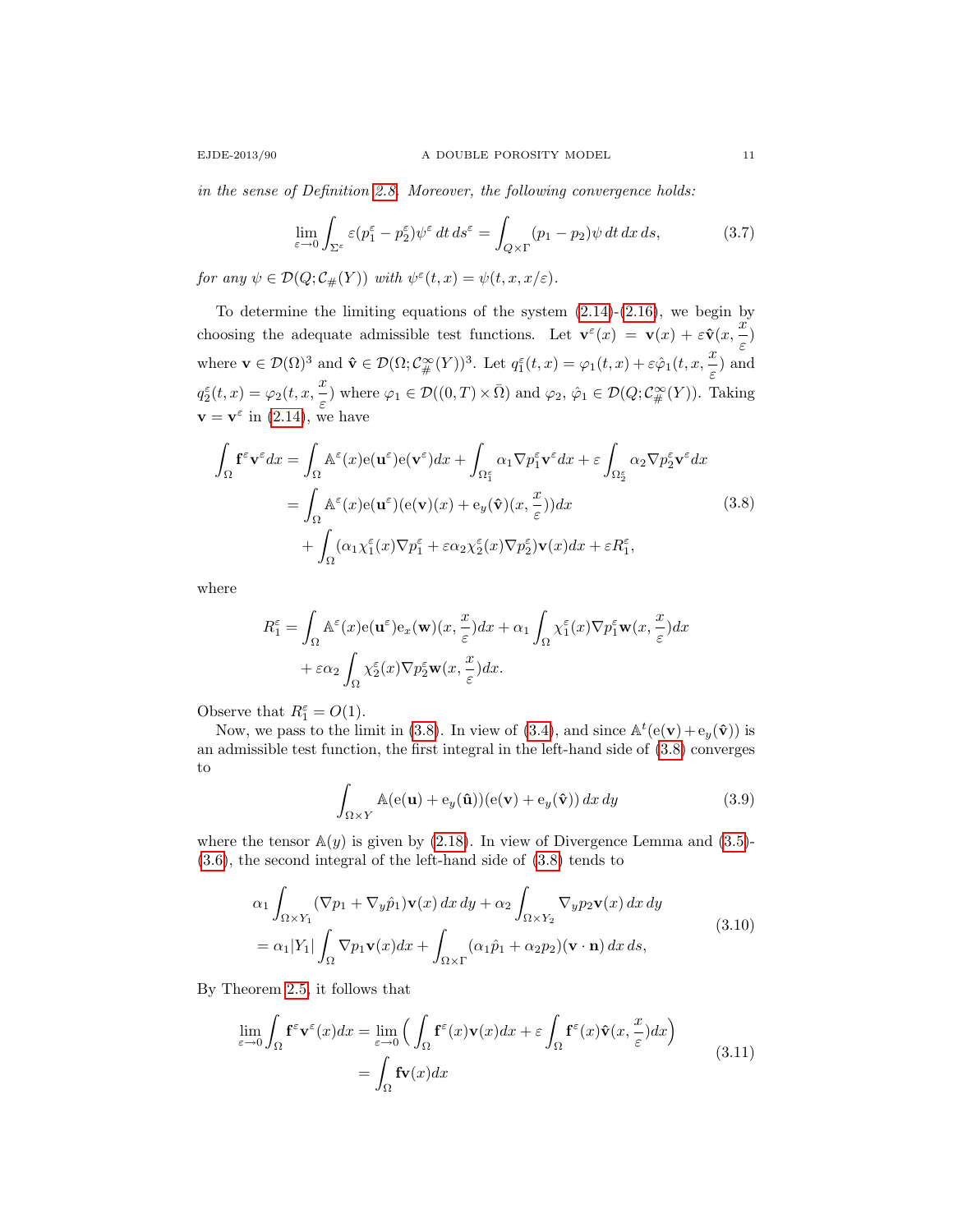where  $f$  is given by  $(2.24)$ . Thus, collecting these limits  $(3.9)-(3.11)$  $(3.9)-(3.11)$ , we obtain the limiting equation of [\(3.8\)](#page-10-0),

<span id="page-11-1"></span>
$$
\int_{\Omega \times Y} \mathbb{A}[\mathbf{e}(\mathbf{u}) + \mathbf{e}_y(\hat{\mathbf{u}})][\mathbf{e}(\mathbf{v}) + \mathbf{e}_y(\hat{\mathbf{v}})] dx dy + \alpha_1 |Y_1| \int_{\Omega} \nabla p_1 \mathbf{v} dx \n+ \int_{\Omega \times \Gamma} (\alpha_1 \hat{p}_1 + \alpha_2 p_2)(\mathbf{v} \cdot \mathbf{n}) dx ds = \int_{\Omega} \mathbf{f} \mathbf{v} dx
$$
\n(3.12)

which is valid for a.e.  $t \in (0, T)$ . Next, we proceed to get the limiting equation of [\(2.15\)](#page-6-6). Taking  $q_1 = q_1^{\varepsilon}$  and  $q_2 = q_2^{\varepsilon}$  in [\(2.15\)](#page-6-6), integrating by parts over  $(0, T)$  and taking into account the initial conditions [\(2.16\)](#page-6-1), we obtain

<span id="page-11-0"></span>
$$
-\int_{Q_1^{\varepsilon}} (c_1^{\varepsilon}(x)p_1^{\varepsilon} + \alpha_1 \operatorname{div} \mathbf{u}^{\varepsilon}) \partial_t \varphi_1(t, x) dt dx \n- \int_{Q_2^{\varepsilon}} c_2^{\varepsilon}(x)p_2^{\varepsilon} \partial_t \varphi_2(t, x, \frac{x}{\varepsilon}) dt dx \n+ \int_{Q_1^{\varepsilon}} K_1(\frac{x}{\varepsilon}) \nabla p_1^{\varepsilon} (\nabla \varphi_1(t, x) + \nabla_y \varphi_1(t, x, \frac{x}{\varepsilon})) dt dx \n+ \int_{Q_2^{\varepsilon}} \varepsilon k_2(\frac{x}{\varepsilon}) \nabla p_2^{\varepsilon} \nabla_y \varphi_2(t, x, \frac{x}{\varepsilon}) dt dx \n+ \varepsilon \int_{\Sigma^{\varepsilon}} g(\frac{x}{\varepsilon}) (p_1^{\varepsilon} - p_2^{\varepsilon}) (\varphi_1(t, x) - \varphi_2(t, x, \frac{x}{\varepsilon})) dt ds^{\varepsilon} + \varepsilon R_2^{\varepsilon} = 0
$$
\n(3.13)

where

$$
R_2^{\varepsilon} = \int_{Q_1^{\varepsilon}} -(c_1^{\varepsilon}(x)p_1^{\varepsilon} + \alpha_1 \operatorname{div} \mathbf{u}^{\varepsilon}) \partial_t \hat{\varphi}_1(t, x, \frac{x}{\varepsilon}) dt dx + \int_{Q_2^{\varepsilon}} -\alpha_2 \operatorname{div} \mathbf{u}^{\varepsilon} \partial_t \varphi_2(t, x, \frac{x}{\varepsilon}) dt dx + \int_{Q_1^{\varepsilon}} K_1(\frac{x}{\varepsilon}) \nabla p_1^{\varepsilon} \nabla_x \hat{\varphi}_1(t, x, \frac{x}{\varepsilon}) dt dx + \varepsilon \int_{Q_1^{\varepsilon}} K_2(\frac{x}{\varepsilon}) \nabla p_2^{\varepsilon} \nabla_x \varphi_2(t, x, \frac{x}{\varepsilon}) dt dx + \varepsilon \int_{\Sigma^{\varepsilon}} g(\frac{x}{\varepsilon}) (p_1^{\varepsilon} - p_2^{\varepsilon}) \hat{\varphi}_1(t, x) dt ds^{\varepsilon}.
$$

The first integral of [\(3.13\)](#page-11-0) is equal to

$$
\int_{\Omega_T} -\chi_1(\frac{x}{\varepsilon}) (c_1(\frac{x}{\varepsilon}) p_1^{\varepsilon} + \alpha_1 \operatorname{div} \mathbf{u}^{\varepsilon}) \partial_t \varphi_1(t, x) dt dx,
$$

and thanks to [\(3.2\)](#page-9-4) and [\(3.4\)](#page-9-1), it converges to

$$
\int_{Q\times Y} -\chi_1(y)(c_1(y)p_1+\alpha_1(\text{div }\mathbf{u}+\text{div}_y\,\hat{\mathbf{u}}))\partial_t\varphi_1(t,x)dt\,dx\,dy.
$$

In a similar way, by  $(3.3)$  and  $(3.4)$ , it follows that

$$
\int_{Q_2^{\varepsilon}} c_2^{\varepsilon}(x) p_2^{\varepsilon} \partial_t \varphi_2(t, x, \frac{x}{\varepsilon}) dt dx \to \int_{Q \times Y} \chi_2(y) c_2(y) p_2 \partial_t \varphi_2(t, x, y) dt dx dy
$$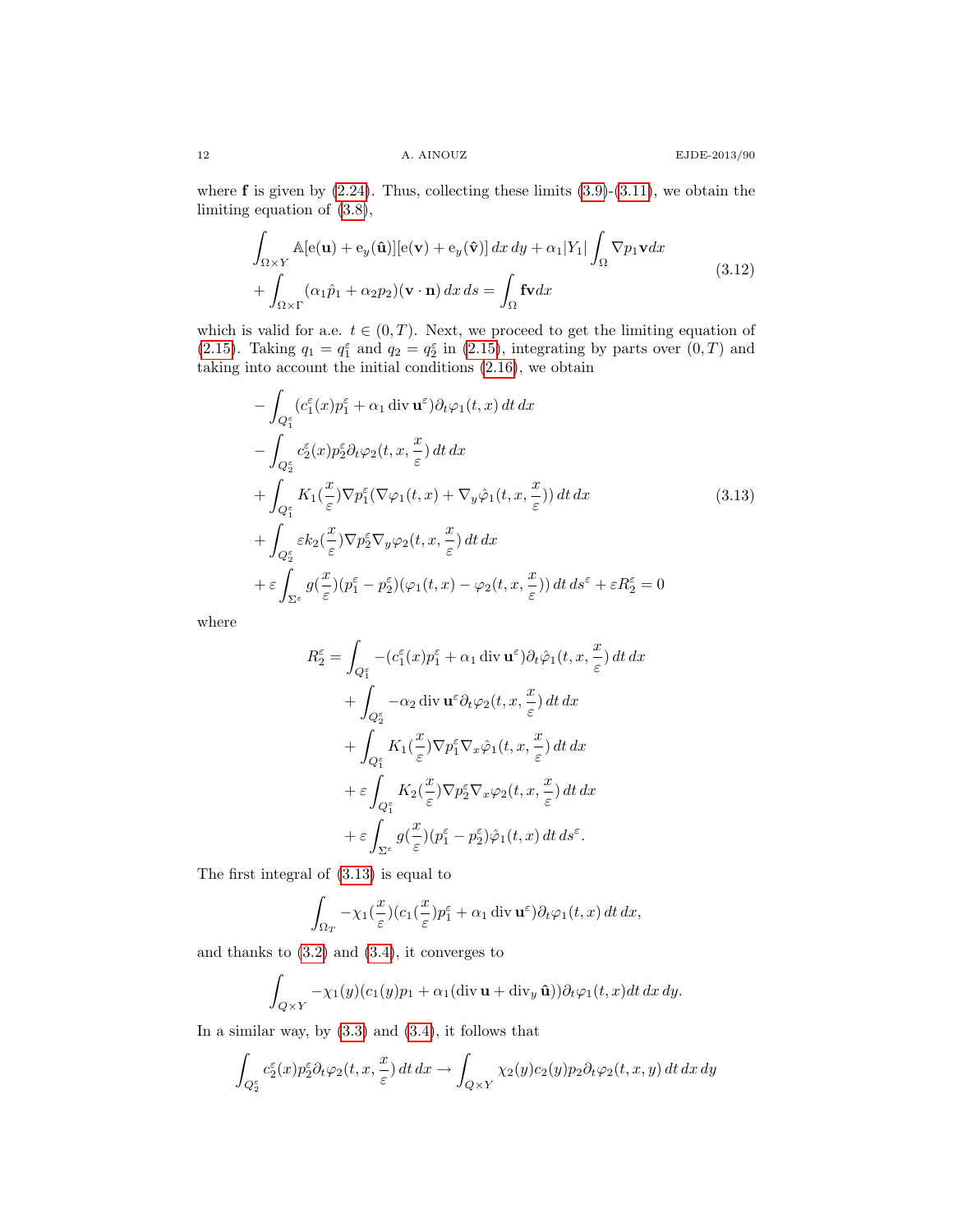Now, in view of [\(3.5\)](#page-9-2) one can deduce that

$$
\int_{Q_1^{\varepsilon}} K_1(\frac{x}{\varepsilon}) \nabla p_1^{\varepsilon} (\nabla \varphi_1(t, x) + \nabla_y \hat{\varphi}_1(t, x, \frac{x}{\varepsilon})) dt dx
$$
\n
$$
= \int_Q \chi_1(\frac{x}{\varepsilon}) K_1(\frac{x}{\varepsilon}) \nabla p_1^{\varepsilon} (\nabla \varphi_1(t, x) + \nabla_y \hat{\varphi}_1(t, x, \frac{x}{\varepsilon})) dt dx
$$
\n
$$
\to \int_{Q \times Y} \chi_1(y) K_1(y) (\nabla p_1 + \nabla_y \hat{p}_1) (\nabla \varphi(t, x) + \nabla_y \hat{\varphi}_1(t, x, y)) dt dx dy
$$

and thanks to [\(3.6\)](#page-9-3), we also have

$$
\int_{Q_2^{\varepsilon}} \varepsilon k_2(\frac{x}{\varepsilon}) \nabla p_2^{\varepsilon} \nabla_y \varphi_2(t, x, \frac{x}{\varepsilon}) dt dx \n= \int_Q \chi_2(\frac{x}{\varepsilon}) K_2(\frac{x}{\varepsilon}) \varepsilon \nabla p_2^{\varepsilon} \nabla_y \varphi_2(t, x, \frac{x}{\varepsilon}) dt dx \n\to \int_{Q \times Y} \chi_2(y) K_2(y) \nabla p_2 \nabla_y \varphi_2(t, x, y) dt dx dy.
$$

By [\(3.7\)](#page-10-3), we find that

$$
\varepsilon \int_{\Sigma^{\varepsilon}} g(\frac{x}{\varepsilon})(p_1^{\varepsilon} - p_2^{\varepsilon})(\varphi_1(t, x) - \varphi_2(t, x, \frac{x}{\varepsilon})) dt ds^{\varepsilon} \n\to \int_{Q \times \Gamma} g(y)(p_1 - p_2)(\varphi_1(t, x) - \varphi_2(t, x, y)) dt ds dy.
$$

As before, we observe that  $R_2^{\varepsilon} = O(1)$  and, by collecting all the preceding limits, we obtain the following limiting equation of [\(2.15\)](#page-6-6):

<span id="page-12-0"></span>
$$
\int_{Q\times Y_1} -(c_1(y)p_1 + \alpha_1(\text{div }\mathbf{u} + \text{div }_{y}\hat{\mathbf{u}}))\partial_t\varphi_1 dt dx dy
$$
\n
$$
+ \int_{Q\times Y_1} K_1(y)(\nabla p_1 + \nabla_y \hat{p}_1)(\nabla \varphi_1 + \nabla_y \hat{\varphi}_1) dt dx dy
$$
\n
$$
+ \int_{Q\times Y_2} (-c_2(y)p_2\partial_t\varphi_2 + K_2(y)\nabla_y p_2\nabla_y \varphi_2) dt dx dy
$$
\n
$$
+ \int_{Q\times \Gamma} g(y)(p_1 - p_2)(\varphi_1 - \varphi_2) dt ds dy = 0.
$$
\n(3.14)

By a denseness argument, equations [\(3.12\)](#page-11-1) and [\(3.14\)](#page-12-0) still hold for any

<span id="page-12-2"></span><span id="page-12-1"></span>
$$
(\mathbf{v}, \hat{\mathbf{v}}) \in \mathbf{H} \times L^2(\Omega, H^1(Y)/\mathbb{R})^3
$$

and any

$$
(\varphi_1, \hat{\varphi}_1, \varphi_2) \in L^2_T(H^1(\Omega)) \times L^2(Q; H^1_{\#}(Y)/\mathbb{R}) \times L^2(Q; H^1_{\#}(Y)).
$$

We can summarize the preceding by observing that these equations are a weak formulation associated to the two-scale homogenized system [\(3.15\)](#page-12-1)-[\(3.31\)](#page-13-0). Indeed, integrating by parts in [\(3.12\)](#page-11-1) and [\(3.14\)](#page-12-0), we obtain the system

$$
-\operatorname{div}_y(\mathbb{A}_1[\mathbf{e}(\mathbf{u}) + \mathbf{e}_y(\hat{\mathbf{u}})]) = 0 \quad \text{a.e.in } Q \times Y_1,
$$
\n(3.15)

$$
-\operatorname{div}_y(\mathbb{A}_2[\mathbf{e}(\mathbf{u}) + \mathbf{e}_y(\hat{\mathbf{u}})]) = 0 \quad \text{a.e.in } Q \times Y_2,
$$
\n(3.16)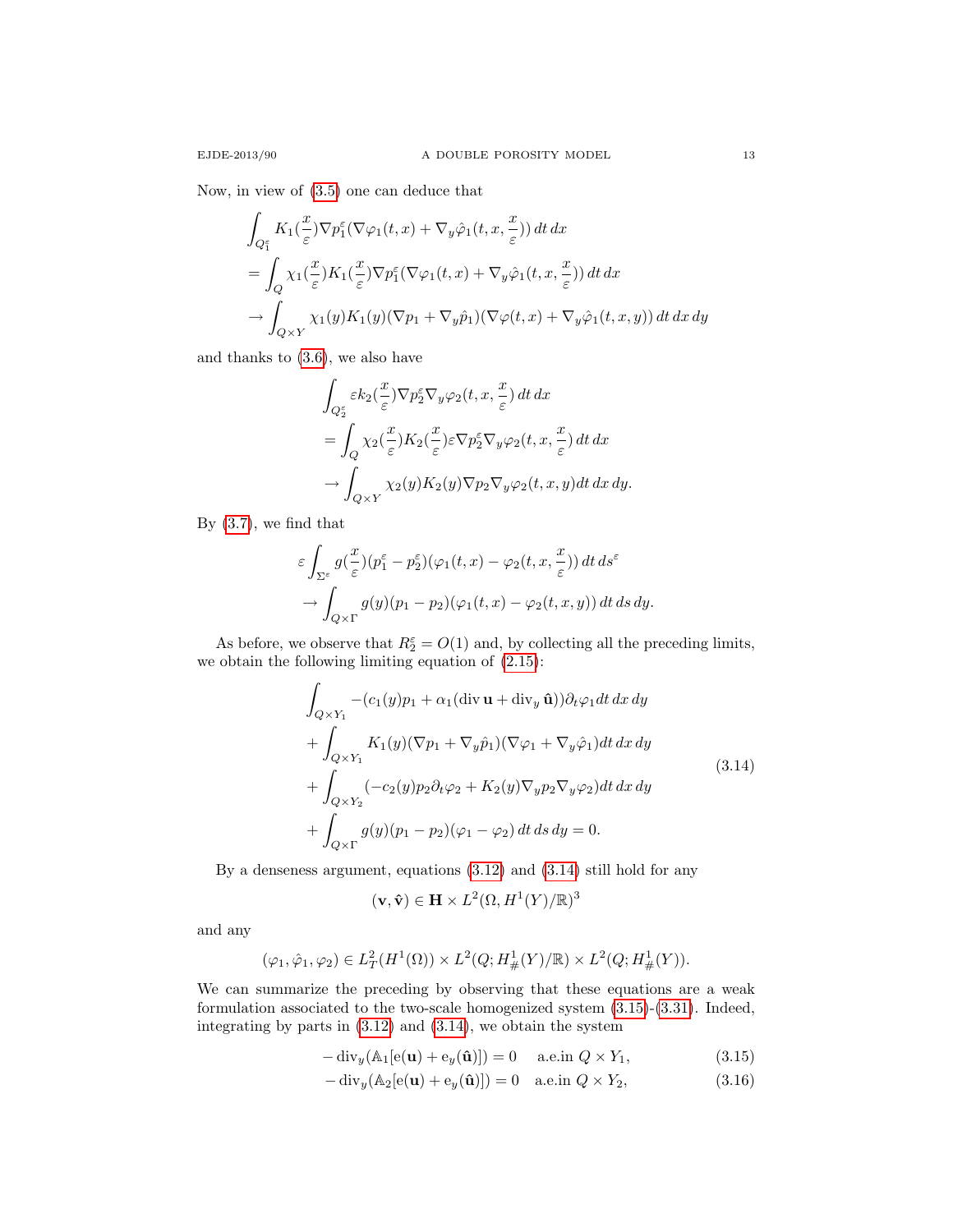<span id="page-13-1"></span>

 $$\textrm{\texttt{14}}$$  A. AINOUZ  $$\textrm{\texttt{EJDE-2013/90}}$$ 

$$
-\operatorname{div}\left(\int_{Y} \mathbb{A}[\mathbf{e}(\mathbf{u}) + \mathbf{e}_{y}(\hat{\mathbf{u}})]dy\right) + \alpha_{1}|Y_{1}|\nabla p_{1}
$$
  
+ 
$$
\int_{\Gamma} (\alpha_{1}\hat{p}_{1} + \alpha_{2}p_{2})\mathbf{n}ds = \mathbf{f} \quad \text{a.e. in } Q,
$$
 (3.17)

and

$$
-\operatorname{div}_y(K_1(\nabla p_1 + \nabla_y \hat{p}_1)) = 0 \quad \text{a.e. in } Q \times Y_1,
$$
\n(3.18)

$$
\partial_t (c_2 p_2) - \text{div}_y (K_2 \nabla_y p_2) = 0 \quad \text{a.e. in } Q \times Y_2,
$$
\n(3.19)

$$
\partial_t \left( \int_{Y_1} (c_1 p_1 + \alpha_1 (\operatorname{div} \mathbf{u} + \operatorname{div}_y \hat{\mathbf{u}})) \right) - \operatorname{div} \left( \int_{Y_1} K_1 (\nabla p_1 + \nabla_y \hat{p}_1) dy \right) + \int_{\Gamma} g(y) [p_1 - p_2] ds(y) = 0 \quad \text{a.e. in } Q,
$$
\n(3.20)

with the transmission and boundary conditions:

$$
\mathbb{A}_1[\mathbf{e}(\mathbf{u}) + \mathbf{e}_y(\hat{\mathbf{u}})] \cdot \mathbf{n} = \mathbb{A}_2[\mathbf{e}(\mathbf{u}) + \mathbf{e}_y(\hat{\mathbf{u}})] \cdot \mathbf{n} \quad \text{a.e. on } Q \times \Gamma,
$$
 (3.21)

$$
(K_1(\nabla p_1 + \nabla_y \hat{p}_1)) \cdot \mathbf{n} = 0 \quad \text{a.e. on } Q \times \Gamma,
$$
\n(3.22)

$$
(K_1(\nabla p_1 + \nabla_y \hat{p}_1)) \cdot v = 0 \quad \text{a.e. on } (0, T) \times \partial \Omega \times Y_1,
$$
 (3.23)

$$
K_2 \nabla_y p_2 \cdot \mathbf{n} = -g(y)[p_1 - p_2] \quad \text{a.e. on } Q \times \Gamma,
$$
 (3.24)

<span id="page-13-3"></span><span id="page-13-2"></span> $u = 0$  a.e. on  $\partial\Omega$ , (3.25)

$$
y \mapsto \hat{\mathbf{u}}, \quad \hat{p}_1, p_2 \text{ are } Y \text{-periodic}, \tag{3.26}
$$

and the initial conditions:

<span id="page-13-0"></span>
$$
\mathbf{u}(0,x) = \mathbf{0} \quad \text{a.e. in } \Omega,\tag{3.27}
$$

$$
\hat{\mathbf{u}}(0, x, y) = \mathbf{0} \quad \text{a.e. in } \Omega \times Y,
$$
\n(3.28)

$$
p_1(0, x) = 0
$$
 a.e. in  $\Omega$ , (3.29)

$$
\hat{p}_1(0, x, y) = 0 \quad \text{a.e. in } \Omega \times Y_1 \tag{3.30}
$$

$$
p_2(0, x, y) = 0
$$
 a.e. in  $\Omega \times Y_2$ . (3.31)

Now we decouple the system [\(3.15\)](#page-12-1)-[\(3.31\)](#page-13-0). In view of the linearity of the two first equations  $(3.15)-(3.16)$  $(3.15)-(3.16)$ , we can write that, up to an additive constant:

<span id="page-13-4"></span>
$$
\hat{\mathbf{u}}(t,x,y) = \sum_{i,j=1}^{3} e_{ij}(\mathbf{u})(t,x)\mathbf{w}^{ij}(y) + C^{te}, \text{ a.e. } (t,x,y) \in Q \times Y,
$$
 (3.32)

where, for  $i, j \in \{1, 2, 3\}$ ,  $\mathbf{w}^{ij} \in (H^1_{\#}(Y)/\mathbb{R})^3$  is the solution to the microscopic system

$$
-\operatorname{div}_y(\mathbb{A}_1 \mathbf{e}_y(\mathbf{w}^{ij} + \mathbf{d}^{ij})) = 0 \quad \text{a.e. in } Y_1,
$$
  
\n
$$
-\operatorname{div}_y(\mathbb{A}_2 \mathbf{e}_y(\mathbf{w}^{ij} + \mathbf{d}^{ij})) = 0 \quad \text{a.e. in } Y_2,
$$
  
\n
$$
\mathbb{A}_1 \mathbf{e}_y(\mathbf{w}^{ij} + \mathbf{d}^{ij}) \cdot \mathbf{n} = \mathbb{A}_2 \mathbf{e}_y(\mathbf{w}^{ij} + \mathbf{d}^{ij}) \cdot \mathbf{n} \quad \text{a.e. on } \Gamma,
$$
  
\n
$$
y \mapsto \mathbf{w}^{ij} \quad Y\text{-periodic.}
$$

Here  $\mathbf{d}^{kl} = (y_K \delta_{il})_{1 \leq i \leq 3}$  and  $(\delta_{ij})$  is the Krönecker symbol.

Similarly, in view of [\(3.18\)](#page-13-1), [\(3.22\)](#page-13-2) and [\(3.26\)](#page-13-3) one can write that

<span id="page-13-5"></span>
$$
\hat{p}_1(t, x, y) = \sum_{i=1}^3 \frac{\partial p_1}{\partial x_i}(t, x)\pi_i(y) + C^{te}, \quad \text{a.e. } (t, x, y) \in Q \times Y_1,
$$
\n(3.33)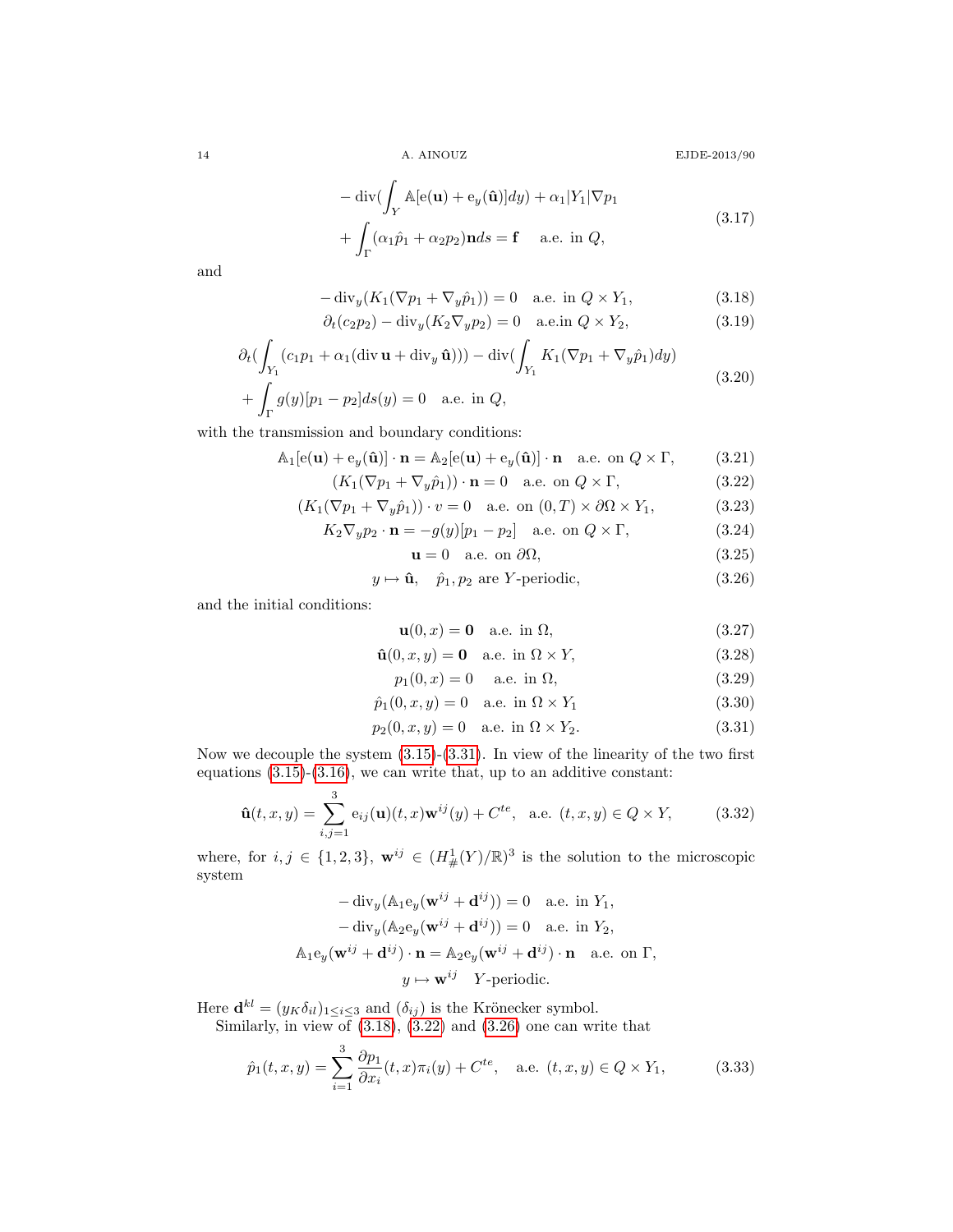$$
-\operatorname{div}_y(K_1(\nabla \pi_i + e_i)) = 0 \text{ in } Y_1,
$$
  
\n
$$
K_1(\nabla \pi_i + e_i) \cdot \mathbf{n} = 0 \text{ on } \Gamma,
$$
  
\n
$$
y \mapsto \pi_i \quad Y\text{-periodic.}
$$

Here  $e_i$  is the *i*<sup>th</sup> vector of the canonical basis of  $\mathbb{R}^3$ . Let us denote

$$
\widetilde{\mathbb{A}} = (\widetilde{a}_{i_1 i_2 i_3 i_4})_{1 \le i_1, i_2, i_3, i_4 \le 3},
$$
  

$$
\widetilde{a}_{i_1 i_2 i_3 i_4} = \sum_{j_1, j_2=1}^3 \int_Y a_{i_1 i_2 j_1 j_2}(y) (\delta_{i_1 j_1} \delta_{i_2 j_2} + e_{j_1 j_2, y}(\mathbf{w}^{i_3 i_4})(y)) dy,
$$

where  $(a_{ijlm})$  are the coefficients of the elasticity tensor  $\mathbb A$  and

$$
e_{ij,y}(\mathbf{w}) = \frac{1}{2} \left( \frac{\partial w_i}{\partial y_j} + \frac{\partial w_j}{\partial y_i} \right), \quad \mathbf{w} = (w_j)_{1 \leq j \leq 3}.
$$

Also define the effective stress tensor

$$
\tilde{\sigma}(\mathbf{u}) = (\tilde{\sigma}_{ij}(\mathbf{u}))_{1 \leq i,j \leq 3}, \quad \tilde{\sigma}_{ij}(\mathbf{u}) = \sum_{l,m=1}^3 \tilde{a}_{ijlm} e_{lm}(\mathbf{u}),
$$

the effective permeability tensor

$$
\tilde{K} = (\tilde{K}_{ij})_{1 \leq i,j \leq 3}, \quad \tilde{K}_{ij} = \int_{Y_1} K_1(y) (\nabla_y \pi_i + e_i) (\nabla \pi_j + e_j) dy,
$$

the effective Biot-Willis matrices:

$$
B = (b_{ij}), \quad b_{ij} = \alpha_1(|Y_1|\delta_{ij} + \int_{\Gamma} \pi_j(y)n_i ds(y)), \quad \mathbf{n} = (n_i)_{1 \le i \le 3}
$$

$$
\Lambda = (\lambda_{ij})_{1 \le i,j \le 3}, \quad \lambda_{ij} = \alpha_1 \int_{Y_1} \sum_{m=1}^3 \left( \delta_{im} \delta_{jm} + \frac{\partial w_m^{ij}}{\partial y_m} \right) dy,
$$

$$
\mathbf{w}^{ij} = (w_m^{ij})_{1 \le m \le 3}
$$

and finally the averaging quantities

$$
\tilde{c} = \int_{Y_1} c_1(y) dy, \quad \tilde{g} = \int_{\Gamma} g(y) ds(y).
$$

Then from [\(3.32\)](#page-13-4)-[\(3.33\)](#page-13-5) we deduce the homogenized system

$$
-\operatorname{div}\tilde{\sigma}(\mathbf{u}) + B\nabla p_1 + \alpha_2 \int_{\Gamma} p_2 \mathbf{n} ds(y) = \mathbf{f} \quad \text{a.e. in } Q,\tag{3.34}
$$

$$
\partial_t(\tilde{c}p_1 + \Lambda : \mathbf{e}(\mathbf{u})) - \operatorname{div}(\tilde{K}\nabla p_1) + \tilde{g}p_1 - \int_{\Gamma} g(y)p_2 ds(y) = 0, \quad \text{a.e. in } Q,\tag{3.35}
$$

$$
\partial_t (c_2 p_2) - \text{div}_y (K_2 \nabla_y p_2) = 0 \quad \text{a.e. in } Q \times Y_2,
$$
\n(3.36)

$$
c_2 \nabla_y p_2 \cdot \mathbf{n} = -g(y)[p_1 - p_2] \quad \text{a.e. on } Q \times \Gamma,
$$
\n(3.37)

$$
\mathbf{u} = 0, \quad \tilde{K} \nabla p_1 \cdot \nu = 0 \quad \text{a.e. on } (0, T) \times \Sigma,
$$
 (3.38)

<span id="page-14-1"></span><span id="page-14-0"></span>
$$
y \mapsto p_2 \quad Y \text{-periodic}, \tag{3.39}
$$

$$
\mathbf{u}(0,x) = \mathbf{0} \quad \text{a.e. in } \Omega, \quad p_1(0,x) = 0 \quad \text{a.e. in } \Omega,\tag{3.40}
$$

$$
p_2(0, x, y) = 0
$$
 a.e. in  $\Omega \times Y_2$ . (3.41)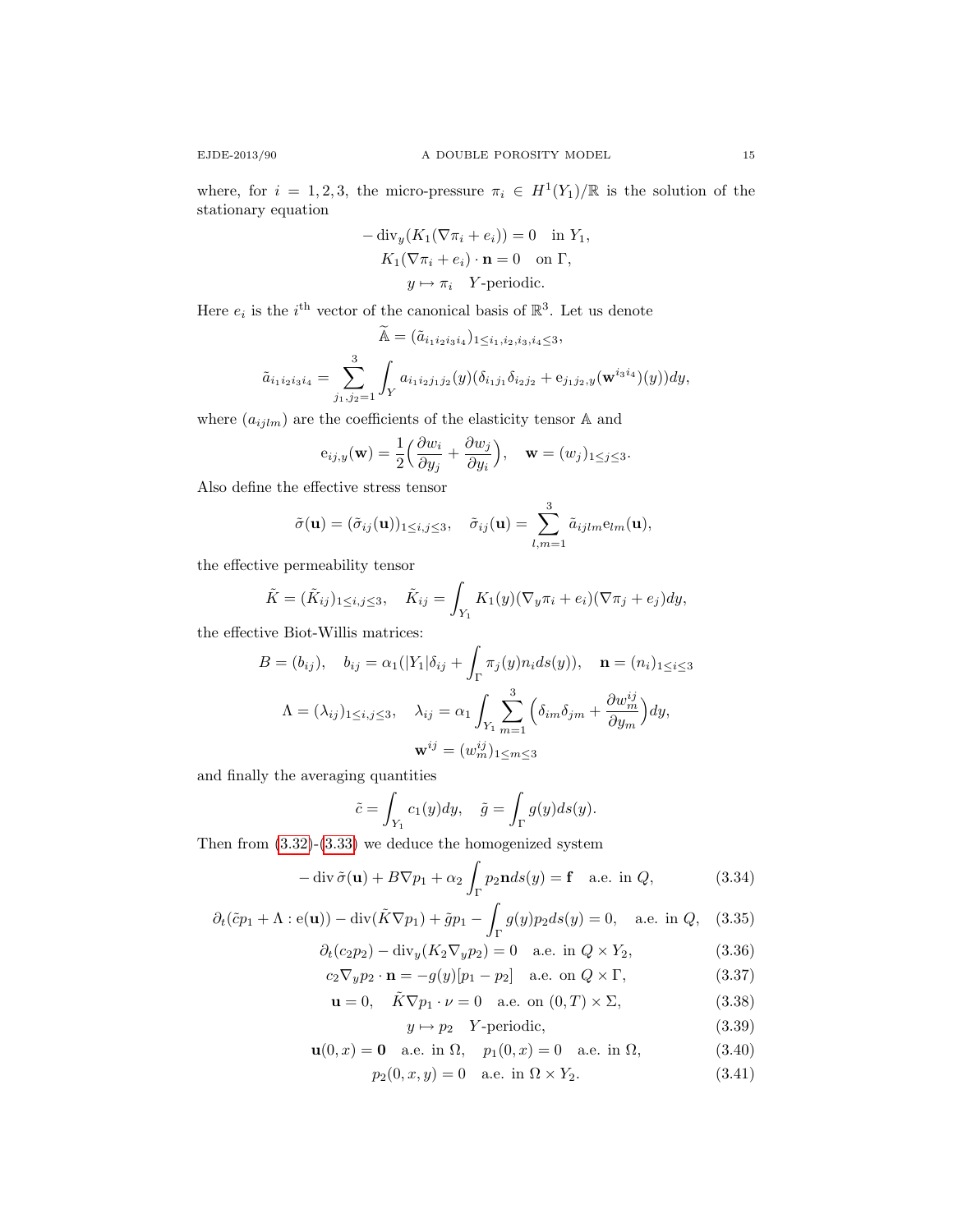Now, we establish a relation between the two pressures  $p_1$  and  $p_2$ . To this aim, let  $\zeta \in L^{\infty}(0,T; H^1_{\#}(Y_2))$  be the unique solution to the following microscopic and non homogeneous Robin problem

$$
\partial_t(c_2\zeta) - \text{div}_y(K_2\nabla_y\zeta) = 0 \quad \text{a.e. in } (0, T) \times Y_2,
$$
  
\n
$$
K_2\nabla_y\zeta \cdot \mathbf{n} = -g(y)[1-\zeta] \quad \text{a.e. on } \Sigma,
$$
  
\n
$$
y \mapsto \zeta \quad Y\text{-periodic},
$$
  
\n
$$
\zeta(0, y) = 0 \quad \text{a.e. } y \in Y_2.
$$

Since  $c_2, K_2, g$  are time-independent and  $p_1$  is independent of y, using the Laplace transform method, one can then easily see that

<span id="page-15-0"></span>
$$
p_2(t, x, y) = \int_0^t p_1(\tau, x) \partial_t \zeta(t - \tau, y) d\tau, \text{ a.e. } (t, x, y) \in Q \times Y_2.
$$
 (3.42)

Therefore, the homogenized system [\(3.34\)](#page-14-0)-[\(3.41\)](#page-14-1) can be rewritten as

$$
-\operatorname{div} \tilde{\sigma}(\mathbf{u}) + B\nabla p_1 + \int_0^t \theta(t, \tau) p_1(\tau, x) d\tau = \mathbf{f} \quad \text{a.e. in } Q,
$$
  

$$
\partial_t(\tilde{c}p_1 + \Lambda : \mathbf{e}(\mathbf{u})) - \operatorname{div}(\tilde{K}\nabla p_1) + \tilde{g}p_1 - \int_0^t \eta(t, \tau) p_1(\tau, x) d\tau = 0, \quad \text{a.e. in } Q,
$$
  

$$
\mathbf{u} = 0, \quad \tilde{K}\nabla p_1 \cdot \nu = 0 \quad \text{a.e. on } (0, T) \times \partial\Omega,
$$
  

$$
\mathbf{u}(0, x) = \mathbf{0}, \quad p_1(0, x) = 0 \quad \text{a.e. in } \Omega,
$$

where we have denoted

$$
\theta(t,\tau) = \alpha_2 \int_{\Gamma} \partial_t \zeta(t-\tau,y) \mathbf{n} ds(y),
$$

$$
\eta(t,\tau) = \int_{\Gamma} g(y) \partial_t \zeta(t-\tau,y) ds(y).
$$

Finally, let us observe that the overall pressure of the fluid flow in the microstructure model which is

$$
P^\varepsilon(t,x)=\chi^\varepsilon_1(x) p_1^\varepsilon(t,x)+\chi^\varepsilon_2(x) p_2^\varepsilon(t,x)
$$

for a.e.  $(t, x) \in Q$ . The two-scale converges to  $\chi_1(y)p_1(t, x) + \chi_2(y)p_2(t, x, y)$ , and thanks to  $(3.42)$ , converges then weakly in  $L^2(Q)$  to

$$
|Y_1|p_1(t,x)+\int_0^t\int_{Y_2}p_1(\tau,x)\partial_t\zeta(t-\tau,y)dyd\tau.
$$

This concludes the proof of Theorem [2.10.](#page-8-4)

Conclusion. We have used the homogenization theory to derive a macro-model for fluid flow in composite poroelastic with microstructures, in which inclusions are fully embedded and with very low permeabilities. We have shown that the overall behavior of fluid flow in such heterogeneous media with low permeability at the micro-scale may present memory terms. We also have shown that in such cases, the Biot-Willis parameters are, as in [\[2\]](#page-16-8), matrices and no longer scalars, as it is usually considered in the poroelasticity literature, since it is assumed there that the medium is homogeneous and isotropic. Nevertheless, anisotropic media may present different coupling interaction properties in different directions at the microscale, and which lead at the macro-scale to such anisotropic Biot-Willis parameters. Finally, let us mention that the result of the paper remains valid if one considers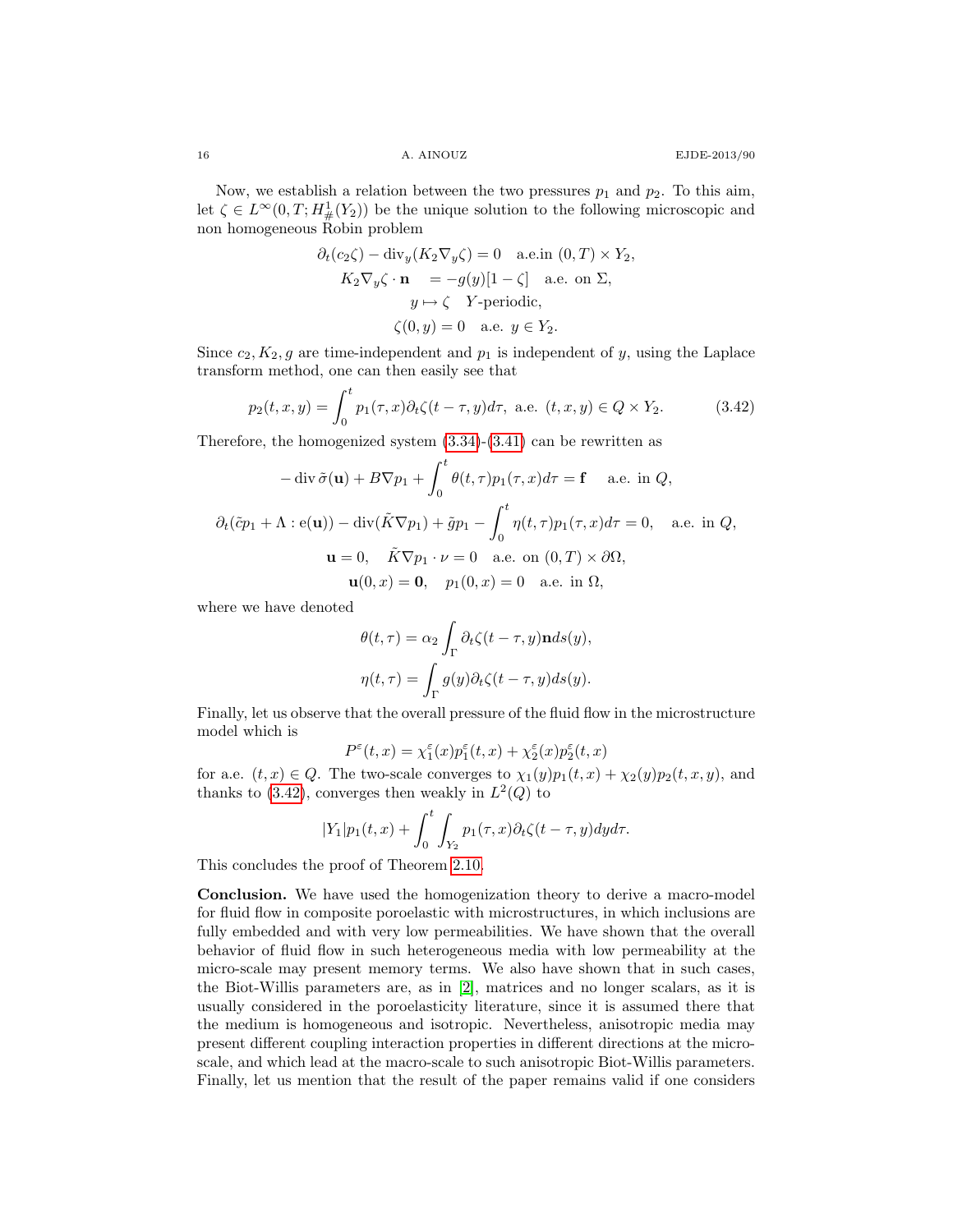non homogeneous initial conditions or with any volume distributed source densities in each phases.

Acknowledgments. This work was achieved during the stay of the author at the Laboratoire de mathématiques de Versailles, Université de Versailles-Saint-Quentinen-Yvelines, France in October, 2012. This stay was supported by EGIDE program through the TASSILI project Analyse des équations aux dérivées partielles en domaines non born´es No. (C.M.E.P.) 11 MDU 835 and No. (EGIDE) 24471NA. The author also acknowledges the support of the Algerian ministry of higher education and scientific research through the C.N.E.P.R.U. project Techniques de modélisation en milieux hétérogènes et couches minces No. B00220090078. The author also thanks the anonymous referees for their careful reading of the paper and for raising questions, valuable suggestions and comments on an earlier version of this work that allowed to improve it.

#### **REFERENCES**

- <span id="page-16-6"></span>[1] E. C. Aifantis; On the response of fissured rocks, Develop. Mech. 10 (1979), 249–253.
- <span id="page-16-8"></span>[2] A. Ainouz; Homogenized double porosity models for poroelastic media with interfacial flow barrier, Mathematica Bohemica  $136$  (2011), 357-365.
- <span id="page-16-10"></span>[3] G. Allaire; Homogenization and two-scale convergence, SIAM J. Math. Anal. 23 (1992), 1482–1519.
- <span id="page-16-15"></span>[4] G. Allaire, A. Damlamian and U. Hornung; Two scale convergence on periodic surfaces and applications, in : Proceedings of the International Conference on Mathematical Modelling of Flow through Porous Media (May 1995). A. Bourgeat et al. eds., World Scientific Pub., (1996), 15–25.
- <span id="page-16-9"></span>[5] T. Arbogast, J. Douglas and U. Hornung; *Derivation of the double porosity model of single* phase flow via homogenization theory, SIAM J. Math. Anal. 21 (1990), 823–836.
- <span id="page-16-5"></span>[6] J.L. Auriault and E. Sanchez-Palencia; Comportement macroscopique d'un Milieu Poreux  $Saturée Déformable, J. Mec. 16 (1977), 575–603.$
- <span id="page-16-2"></span>[7] G. I. Barenblatt, I. P. Zheltov and I. N. Kochina; Basic concepts in the theory of seepage of homogeneous liquids in fissured rocks, Prikl. Mat. Mekh. 24 (1960), 852–864.
- <span id="page-16-12"></span>[8] P. Saint-Macary, H. Barucq and M. Madaune-Tort; Asymptotic Biot's models in porous media, Adv. Differential Equations 11 (2006), 61–90.
- <span id="page-16-4"></span>[9] M. A. Biot; General theory of three dimensional consolidation, J. Appl. Phys. 12 (1941), 155–169.
- <span id="page-16-7"></span>[10] M. Biot and D.Willis; The elastic coefficients of the theory of consolidation, J. Appl. Mech. 24 (1957), 594–601.
- <span id="page-16-17"></span>[11] G. W. Clark and R. E. Showalter; Two-scale convergence for a flow in a partially fissured medium, Electron. J. of Diff. Equations. 1999 (1999), No. 02, 1–20.
- <span id="page-16-0"></span>[12] O. Coussy; Poromechanics, John Wiley & Sons Ltd, 2004.
- <span id="page-16-1"></span>[13] S. C. Cowin; Bone poroelasticity : A Survey Article, Journal of Biomechanics 32 (1999), 217–238.
- [14] H. Deresiewicz and R. Skalak; On uniqueness in dynamic poroelasicity, Bull. Seismol Soc. Amer. 53 (1963), 783–788.
- <span id="page-16-3"></span>[15] H. I. Ene and D. Polisevski; Model of diffusion in partially fissured media, Z. angew. Math. Phys. 53 (2002), 1052–1059.
- <span id="page-16-11"></span>[16] B. Gurevich and M. Schoenberg; Interface conditions for Biot's equations of poroelasticity, J. acoust. Soc. Am. 105 (1999), 2585–2589.
- <span id="page-16-14"></span>[17] S. Monsurrò; Homogenization of a two-component composite with interfacial thermal barrier, Advances in math. Sci. and Appli. 13 (2003), 43–63.
- <span id="page-16-16"></span>[18] G. Nguetseng; A general convergence result for a functional related to the theory of homogenization, SIAM J. Math. Anal., 20 (1989), 608–623.
- <span id="page-16-13"></span>[19] R. E. Showalter; Diffusion in deformable media, Resource recovery, confinement, and remediation of environmental hazards (Minneapolis, MN, 2000), IMA Vol. Math. Appl., 131, Springer, New York, (2002), 115–129.